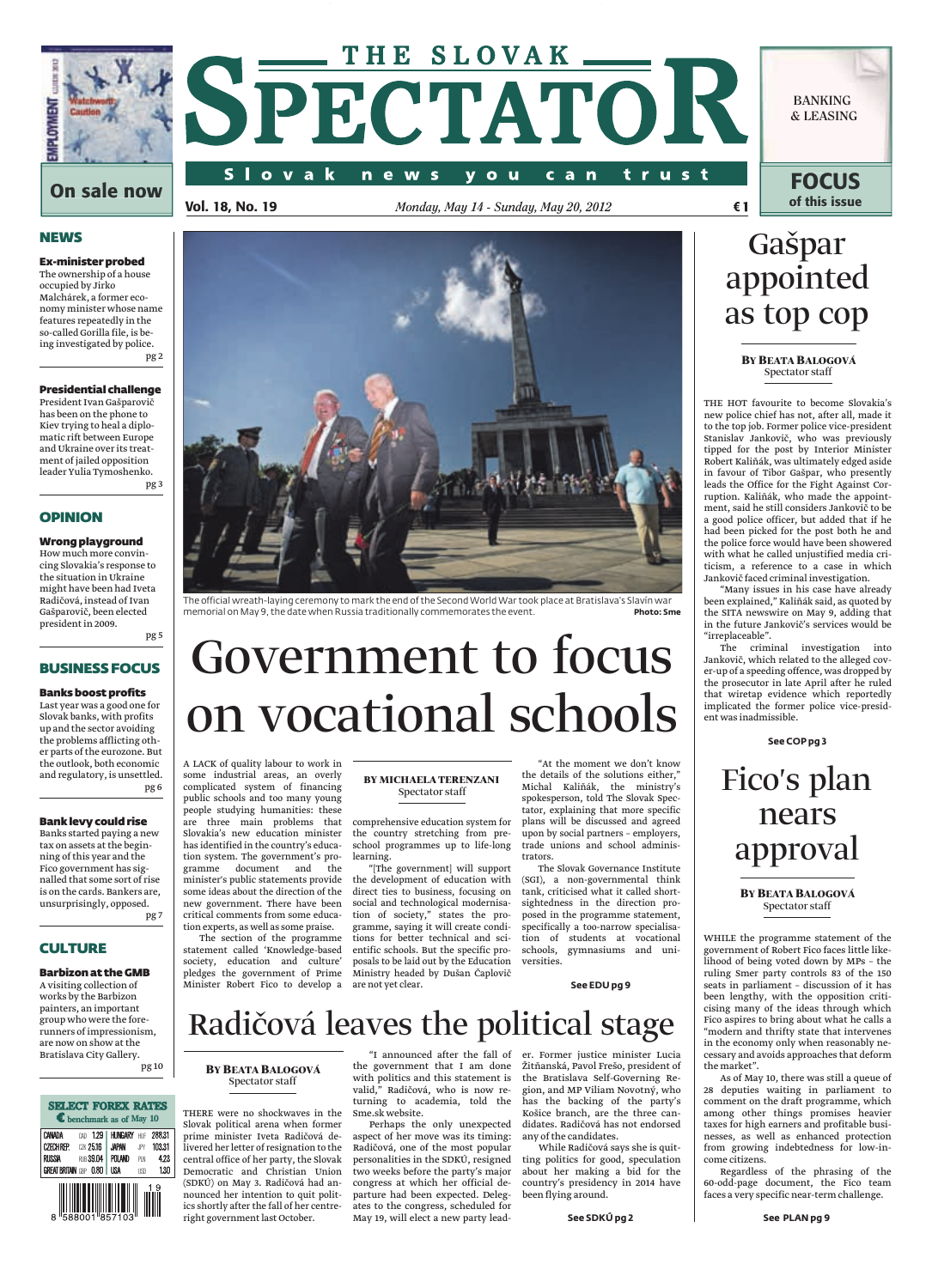

## Sacking postpones Mlynky treaty

THE PROBLEMS surrounding only €440,000. The proposed funding of a new Slovak cultural centre, the Slovak House, in the Hungarian village of Mlynky apparently will not be resolved as early as planned due to the dismissal of Milan Vetrák from his post as chairman of the Office for Slovaks Living Abroad (ÚSŽZ), effective as of May 10.

His departure means the signing of a treaty with Hungary to resolve the funding dispute has been postponed indefinitely, ÚSŽZ spokesperson Tomáš Šarluška said, as reported by the TASR newswire.

The treaty was supposed to end a dispute that was caused by the weakening of the Hungarian forint against the euro. Slovakia and Hungary previously agreed to provide the same amount to the Slovak House. While Slovakia set aside €492,000 for the project, the Hungarian government agreed to hand over HUF126 million. Due to the fall in the

value of the Hungarian forint, this currently represents

treaty stipulates that Hungary would provide almost  $\epsilon$ 14,000 per year to the Slovak House for a period of three years in compensation.

The centre for ethnic Slovaks in Mlynky is scheduled to be opened in June, but this will depend on the schedules of the prime ministers of Slovakia and Hungary, Robert Fico and Viktor Orbán, TASR wrote.

The Slovak government dismissed Vetrák on May 9, citing what it called his poor performance as head of the office and the lack of confidence expressed by organisations of Slovaks living abroad about his leadership.

"Aimed at preventing further damage relating to Mr Vetrák's activities in the job, the government has made the decision to fill the post with a competent person who will be fully accepted by associations of Slovaks living abroad," TASR wrote, and Igor Furdík will take the post immediately, according to the statement issued by the Government Office.

## Judge's discrimination suit dismissed

A DISCRIMINATION lawsuit filed by retired judge Jozef Soročina was dismissed by the Bratislava I District Court, but the judge's lawyer, Juraj Kus, stated that the case would be appealed, the SITA newswire wrote.

In his decision, Judge Branislav Král noted that discrimination did exist in the salaries between judges serving on Slovakia's former Special Court, created to hear cases involving high-level corruption and organised crime, and the salaries of judges serving in normal district and regional courts. But to eliminate the discrimination by paying the difference between the two levels of salaries now would again result in discrimination against other judges, he ruled.

"It would have been a completely different situation if initially all judges were entitled to such a claim

## that would then be only awarded to judges of the Spe-

cial Court," the judge wrote in his ruling.

When the Constitutional Court previously ruled that the higher pay for judges of the Special Court was contrary to Slovakia's Constitution, this provided reasonable moral satisfaction to the judges, Král wrote, adding that only in the event that this had harmed the judges' dignity to a large extent should financial compensation for non-pecuniary damages be considered. The judge wrote that no such harm had been proven in this case.

Eleven judges from Slovakia's Supreme Court have been successful in similar wage discrimination lawsuits, but the court president, Štefan Harabin, has helped them by not appealing first-instance verdicts, SITA wrote.

## MP named to UN expert group

ANDREJ Hrnčiar, the mayor Public Service Award for of Martin and an MP for the Most-Híd party, has been appointed to a United Nations group of experts who will be tasked with drawing up proposals for combating corruption in public administration, the TASR newswire reported.

Membership on the committee represents another accolade for Martin's 'Transparent Town' project. The town was recently awarded the 2011 United Nations

North America and Europe in the category of 'Preventing and Combating Corruption in Public Service', Hrnčiar told TASR.

The mayor will take part in meetings at UN headquarters in New York next month. He told TASR he is pleased to have the chance to represent not only Martin but Slovakia as a whole at the UN.

Compiled by Spectator staff

# Malchárek investigated

SLOVAKIA's police are now ex-that Malchárek had moved into Gorilla file allegedly include documentation recorded in amining the circumstances in which Jirko Malchárek, a home, the former minister did former economy minister (November 2005-July 2006) who was nominated by the now defunct New Citizen's Alliance (ANO) party, acquired his residence in a high-end area of Bratislava. Malchárek's name is featured in the socalled Gorilla file, a document published on the internet that purports to include transcripts of conversations covertly recorded by Slovakia's SIS spy agency in 2005 and 2006 between representatives of the Penta financial group and several influential Slovak public figures, including Malchárek.

According to a story in the Sme daily, the criminal investigation of Malchárek is based on suspicions of abuse of power and legalisation of income from criminal activities and was started only after the Gorilla file was published. In Feb-

what it called a luxurious not explain how he had paid for the house but the police at that time said there was no reason to investigate how the house was acquired.

The villa, where only Malchárek resides, is in Bratislava's Kramáre area and was purchased in 2007, according to public records, by a firm called HM Invest, represented by Zoltán Varga, an employee of the Penta group, Sme wrote on May 7. Sme added that of HM Invest's basic capital of Sk300 million (nearly €10 million), Malchárek had contributed only Sk5 million in capital, or less than 2 percent.

ruary 2009, when Sme reported recorded. The transcripts in the tion process with no further Varga is the owner of the flat on Vazovova Street in Bratislava where the alleged meetings, documented in the Gorilla file, between Penta co-owner Jaroslav Haščák and various public figures were held and

conversations with Anna Bubeníková, then a senior official at the National Property Fund (FNM), the country's privatisation agency, and then economy minister Malchárek, as well as other high-ranking officials.

According to document on the internet they discussed various transactions involving the state government and Haščák allegedly tried to influence personnel decisions at the Economy Ministry.

Sme reported having possession of a document suggesting that the police suspect the land on which the house stands was fraudulently auctioned and ended up in HM Invest's hands after what it called questionable transactions.

Sme reported that the parcel of land originally belonged to the Milosrdní Bratia Catholic order but was seized in 1950 by the government in an execu-

Slovakia's land registry. In 2003 a document indicates that 67-year-old Jozef Beňuška, now deceased, became the owner of the property but the notary who signed the execution document refused to talk to Sme about it. Beňuška sold the land to Miroslav Konôpka, a businessman who claims he purchased the land in a standard deal and built the villa. Several additional owners later had an interest in it before Konôpka bought it back and sold it to HM Invest in 2007.

**SPECTATOR** 

Sme quoted police investigators as stating: "The developments suggest that during the last transaction of purchasing the house the suspect Malchárek financed the purchase of the house with money deposited to a safe deposit of a bank, which in itself is a violation of regulations pertaining to safe deposits."

**By Beata Balogová**

## SDKÚ: Could Radičová return in 2014?

### **Continued from pg 1**

But political scientist Grigorij Mesežnikov, the president of the Institute for Public Affairs (IVO) think tank, says he does not think that the nation will see her re-enter party politics.

Last October, Radičová commented that "I think I no longer have the right to compete for the trust of citizens in elections".

"For now it seems that this is a definite decision, but we will see how it will be over the next couple of years," Mesežnikov told The Slovak Spectator, adding that her move was not unexpected at all, but rather a logical outcome of events over the past two years such as the failure to maintain the ruling coalition in power, the collapse of her government, as well as the internal situationwithin the SDKÚ.

Yet Juraj Marušiak of the Institute of Political Sciences at the Slovak Academy of Sciences (SAV) notes that this is not the "first definite departure of Radičová" from politics and he suggested no conclusions should be drawn yet about the finality of hermove.

### The impact

Radičová's former party colleagues expressed regret over her decision: "We felt sorry and we, as well as me personally, are sorry but it is her free decision," commented Žitňanská, as quoted by Sme.sk. Frešo spoke in a similar vein, suggesting that Radičová had thoroughly considered her decision and that he did not think she could have been persuaded otherwise.

"She was a benefit to the SDKÚ but their ways parted and now the party has to make it on its own," Frešo commented, as quoted by Sme.sk.

Mesežnikov does not think that Radičová's departure at this point will significantly affect the SDKÚ, as the major effect was felt after she chose not to run in the parliamentary elections. He nevertheless believes that Radičová will still influence public discourse, and in fact sees scope for her to have a deeperimpact.

"She has the preconditions toinfluence the public discourse more significantly than many other politicians due to her



Iveta Radičová has now left Slovak politics. **Photo: Sme - Vladimír Šimíček**

that she is an academic, an expert, and a sort of public intellectual. But he predicted that herinfluence would not be exerted at a partylevel.

Unlike Mesežnikov, Marušiak does not rule out Radičová's return to politics, either within a party or as a candidate for the presidency, suggesting that "after all, even if she is denying the first possibility, she has not yet excluded or rejected the second".

As for the effect that Radičová's departure will have on the SDKÚ, Marušiak said that the party is losing a charismatic leader to whom a large number of supporters were attached. He said it was precisely those people that voted for the SDKÚ in 2010 because of Radičová who in 2012 did not vote for the party.

Marušiak believes that Radičová will have the opportunity to influence politics consensus, then she was not even able to while adding that "she will not necessarily remain in the position of an observer" and that another possibility for her to make an impact is in the non-governmental sector, which could later create a runway for her return to politics, for example via the presidential election.

"However, it is questionable how many departures and returns voters are willing to accept,"Marušiak said.

## Her contribution

qualifications," said Mesežnikov, noting to Slovak society, Marušiak said that When talking about her contribution

Radičová "at least for a brief time returned to people their ideals and the hope that politics can be done in an honest way. At a verbal level at least, she expressed an effort to resist the partocratic system and pressures within her own party".

As for the qualities that Radičová brought to politics, Mesežnikov noted her efforts to achieve greater transparency, and said she is a person with a high level of internal integrity and "is beyond any suspicions about linking her personal, economic or other interests with the position she held".

According to Marušiak, her greatest success was to require all state institutions to publish contracts online. Marušiak said that she failed "as a manager of the government and an organiser" and that "if she herself wanted to operate as politician of create sufficient consensus to keep her own government together and secure a majorityin parliament".

Mesežnikov noted that Radičová's personal aversion to party politics also affected her relationships with her own party. Mesežnikov added that Radičová should not have linked the vote over the bailout mechanism with a vote of confidence in the government, though he added that other factors influenced the course of those events.

> **Radka Minarechová contributed to this report**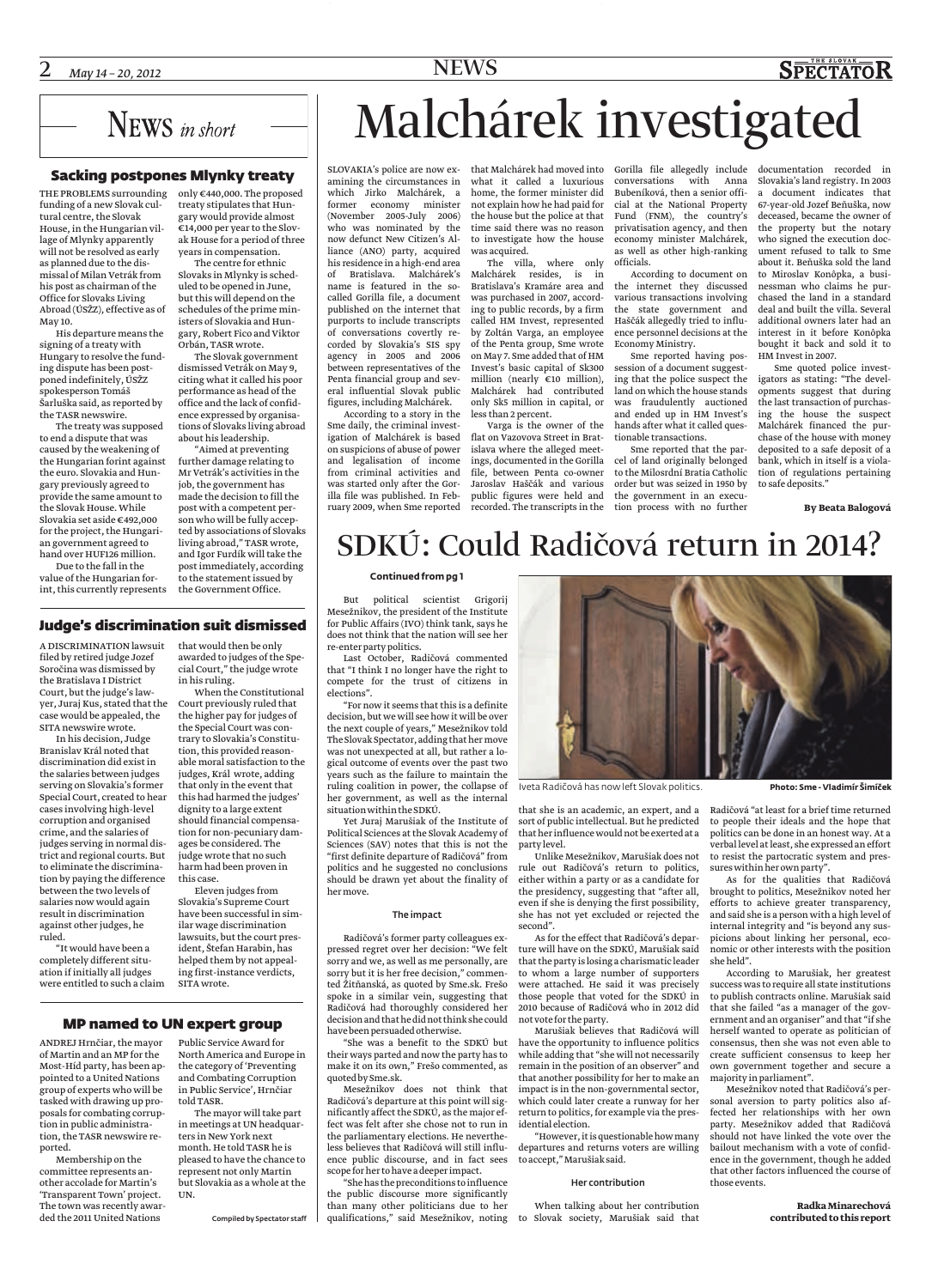# Gašparovič faces Ukrainian challenge

## **BYRADKA MINARECHOVÁ** Spectator staff

UKRAINE'S decision to postpone a summit of central and eastern European presidents that was to have taken place in the Black Sea port of Yalta on May 11-12 has now presented Slovak President Ivan Gašparovič with a rare spot in the diplomatic limelight. The event was put off after a series of European leaders – though not Gašparovič – said they would not attend, most citing Ukraine's treatment of jailed opposition leader Yulia Tymoshenko.

Gašparovič, together with his Polish counterpart Bronislaw Komorowski, has now ended up as an interlocutor with the Ukrainian government in what appears to be a growing diplomatic rift between Europe and Ukraine.

Ukraine's president, Viktor Yanukovych, telephoned Gašparovič and Komorowski on May 9 and 10 to discuss possible legislative changes, including to Ukraine's penal code, designed to assuage European concerns, Slovak presidential spokesperson Marek Trubač told the SITA newswire.

Tymoshenko, one of the leaders of Ukraine's 2004 Orange Revolution and now a leader of the country's opposition, was jailed for seven years in 2011 after a Ukrainian court found her guilty of abuse of power for signing an agreement on gas deliveries from Russia while serving as prime minister between 2007 and 2010. Her imprisonment has prompted criticism from several European leaders. Tymoshenko herself claims that her imprisonment is part of a campaign of persecution by her rival Yanukovych, who defeated her in the 2010 presidential elections.



Russia.

side."

"A football championship

morowski, as quoted by TASR. "It is a chance for a state, for Ukraine, to present its best

Alexander Duleba from the Slovak Foreign Policy Association (SFPA) told The Slovak Spectator that though Tymoshenko deserves a fair trial and the necessary medical treatment, he is convinced that "the EU needs to have a dialogue with Ukraine" and that the boycott itself will not bring the results that European leaders seek.

V4 discusses summit

The first to cancel his attendance at the Yalta summit<br>was German President German President Joachim Gauck. He was later followed by several of his counterparts. Fourteen presidents eventually pulled out; the exceptions were Slovakia's

A protest in support of Yulia Tymoshenko. **Photo: TASR/AP** 

Tymoshenko's imprison-islaw Komorowski said he ment was also the main reason given by several European leaders who say they will not attend matches by their national football teams during the upcoming Euro 2012 football championship, which is is not the property of this or being staged jointly by Ukraine and Poland. that politician," said Ko-

"None of our government will personally come to watch the football matches in Ukraine," said Austrian Foreign Minister Michael Spindelegger, as quoted by the SITA newswire, adding that it is "their expression of solidarity".

Ukraine has decried such tactics.

"We cannot believe that German representatives consider imposing the methods from the Cold War again and that they will try to make sport a hostage to politics," said Ukrainian Foreign Ministry spokesperson Oleh Voloshyn, as quoted by the TASR newswire, after German Chancellor Angela Merkel confirmed that her ministers would not go to see matches held in Ukraine, only those in Poland.

Polish President Bron-Ivan Gašparovič, Poland's

communicate about issues that have sprung up concerning Ukraine's internal political developments," stated Gašparovič, as quoted by TASR. "I believe that such a debate can yield benefits to

ted.

was concerned that a boycott could restrict the European ambitions of Ukraine and push it back into the arms of us, the European Union as well as for Kiev."  $\emph{considered}$ Gašparovič's attitude as posit-

ive and told The Slovak Spectator that Slovakia needs to have what he calls "a systematic policy" towards Ukraine.

Bronislaw Komorowski and<br>Lithuania's Dalia Gry-Lithuania's Dalia Grybauskaite. But not all of the pull-outs stated openly that the Tymoshenko case was the reason for their absence.

Attendance at the summit was also one of the issues discussed during a V4 meeting at which Gašparovič confirmed his plans to take part in the summit unless it was cancelled. He said that Slovakia, as Ukraine's neighbour, cannot avoid an open dialogue with the country, TASR repor-

"In addition, we need to

"The Slovak Republic is in a different situation than, for example, Estonia or the Czech Republic, which do not neighbour this country [i.e. Ukraine]," Duleba said.

Though Duleba said it is necessary to talk about the errors made in the process, he stressed that European leaders "should not deal with the substance of the verdict passed by the Ukrainian court".

### Ukraine vs. the EU

When asked about the consequences of a boycott of the football championships and the absence of European leaders at the summit in Yalta on relations between Ukraine and the EU, Duleba said that the impact would be negative since there was a political misunderstanding between the countries.

**See EAST pg 5**

## Minister's diploma scrutinised

LABOUR Minister Ján Richter certainly has some challenging bites on his ministerial plate including the country's notoriously high unemployment, its perpetually-revised pension system as well as the dizzying prospect of reforming the payroll levy system. Yet the media is quizzing him for an explanation over the legitimacy of his law degree after the Sme daily reported alleged problems with the accreditation of the course that earned Richter his bachelor's degree. Richter's former school, Matej Bel University, stated that everything was in line with the rules and that any doubts are the result of a misunderstanding.

Education Minister Dušan Čaplovič earlier this month said that he does not want to step into the affairs of Matej Bel University.

"I respect the autonomy of universities as the law stipulates and I am not entering this process," said Čaplovič, as quoted by the SITA newswire. "Moreover, the accreditation committee of the government, which has the authority to judge many of these issues, can also deal with this process. It is an internal affair of the university."

Sme reported that Richter graduated from the law school of Matej Bel University based on a disputed bachelor's degree. The degree, dated January 19, 2002, is signed by the then rector of the university, Milan Murgaš, who was previously a senior Smer official but was expelled from the now-ruling party in 2009.

According to Sme, Richter received the diploma five months before Murgaš on June 6, 2002, publicly described the course in international law as unaccredited, which meant it could not lead to the award of a bachelor's

degree. Richter was ultimately awarded a degree for the law course.

"I understand the media's natural interest in my person as a public figure; my achieved education," Richter said in a paid-for story published by the SITA newswire, adding that only his school can respond to these questions since they lie entirely within its powers.

The ruling Smer party led by Prime Minister Robert Fico does not intend to initiate an MPs' audit at Matej Bel University, with the deputy chairman of the parliamentary education committee, Ľubomír Petrák, saying that only if there were relevant information and "not tabloid newspaper articles" then the committee would deal with it, Sme reported.

Sme listed several circumstances which it dubbed suspicious surrounding Richter's diploma.

Referring to Richter's diploma, the former dean of the law school, Pavel Kandráč, said that he had "not issued anything", according to Sme. His successor Július Kováč also denied having signed the diploma.

The school's current dean, Beáta Kosová, told Sme that the signature on the diploma belongs to the late Zoltán Valentovič, who served as Kandráč's deputy and who, according to Kosová, could have signed it.

"According to information available to me, me and an additional 38 students who completed their bachelors' degree at that time have diplomas with the signature of the then dean as well as the then rector, Milan Murgaš," Richter said, adding that his diploma is dated January 19, 2002.

**See DIPLOMA pg 5**

# COP: Gašpar accused of misdeed by past interior minister

### **Continued from pg 1**

However, the controversy, which has received widespread media attention, was enough to stymie Jankovič's chances and open the door for Gašpar. The new police chief is no stranger to controversy, however. Earlier this year he was accused by then interior minister Daniel Lipšic of shredding documents relating to the Gorilla file, a leaked document purporting to contain transcripts of conversations covertly recorded by Slovakia's SIS spy agency in 2005 and 2006 implying high political corruption. Kaliňák says that Lipšic should now apologise to Gašpar.

"Lipšic should take a manly approach and apologise to Gašpar because there has never been suspicion of illegal conduct," Kaliňák said. He said that the country's vetting authority, the National Security Authority (NBÚ), had decided that Gašpar's actions were not at odds with the ary under several political parties," regulations, SITA reported.

The Office for the Fight Against Corruption previously investigated a version of the Gorilla file under Gašpar's leadership, and Lipšic has suggested that in 2008 documents related to that investigation were shredded in violation of regulations. Gašpar has denied shredding any documents illegally.

Kaliňák also said that the police under Gašpar, who was appointed to his previous post by then interior minister Vladimír Palko during the second government of Mikuláš Dzurinda, and who also served under Martin Pado (another Dzurindaera interior minister), and Kaliňák himself between 2006 and 2010, would be the least political president of the police in recent years. Gašpar quit his post under the leadership of the previous police chief, Jaroslav Spišiak.

"He was a high police functionsaid Kaliňák.

### Jankovič's baggage

Before making his decision to appoint Gašpar instead of Jankovič, Kaliňák had met the latter to hear his explanation of the speeding case.

Businessman Ján Božík was caught driving at 190 kilometres per hour on the R1 dual carriageway in June 2010. Police officers fined him €400 and, when he refused to pay, confiscated his driving licence. Božík then allegedly called Jankovič, who reportedly arrived in person at the police station in Žiar nad Hronom and asked that the driving licence be returned to the businessman and that the offence be deleted from the public record.

The pair's alleged telephone conversation was covertly recorded because Božík was at the time being investigated over suspicions of corruption.

The prosecutor in the case, Tibor Šumichrast, said that the

wiretap evidence could not be used organised crime in the aftermath of since it was made in the course of a completely different investigation. However, in March this year deputy general prosecutor intended to offer him any post. Dobroslav Trnka had said that the their original purpose being completely different, Sme wrote.

was a lack of evidence to confirm until August 2006, when he was that it was Jankovič who returned fired by Kaliňák. Spišiak subthe driving licence to Božík, the Sme daily reported.

Jankovič also underwent a polygraph, or lie detector, test. Kaliňák denied that his decision had anything to do with the results of the test, stating that "he was truthful" while declining to expand on this.

### Spišiak departs

Kaliňák said he would still talk to outgoing police chief Spišiak, who acquired a reputation for fighting

a massacre involving the Pápay crime gang in Dunajská Streda in 1999, without specifying whether he

recordings could be used, despite director in Dunajská Streda since The prosecutor concluded there 2001. He remained in that position After serving as district police 1998, Spišiak became vice-president of the Police Corps on October 1, sequently quit the police and, according to media reports, later served as head of security at Slovnaft, the Bratislava-based crude oil refiner. Lipšic brought him back as police chief in 2010 to fight organised crime and corruption.

> Spišiak said at the time that he had no choice but to accept the offer. "If I did not accept it I would go on suffering all my life. And I don't want to suffer. Let those who deserve it suffer," he said, as quoted by SITA.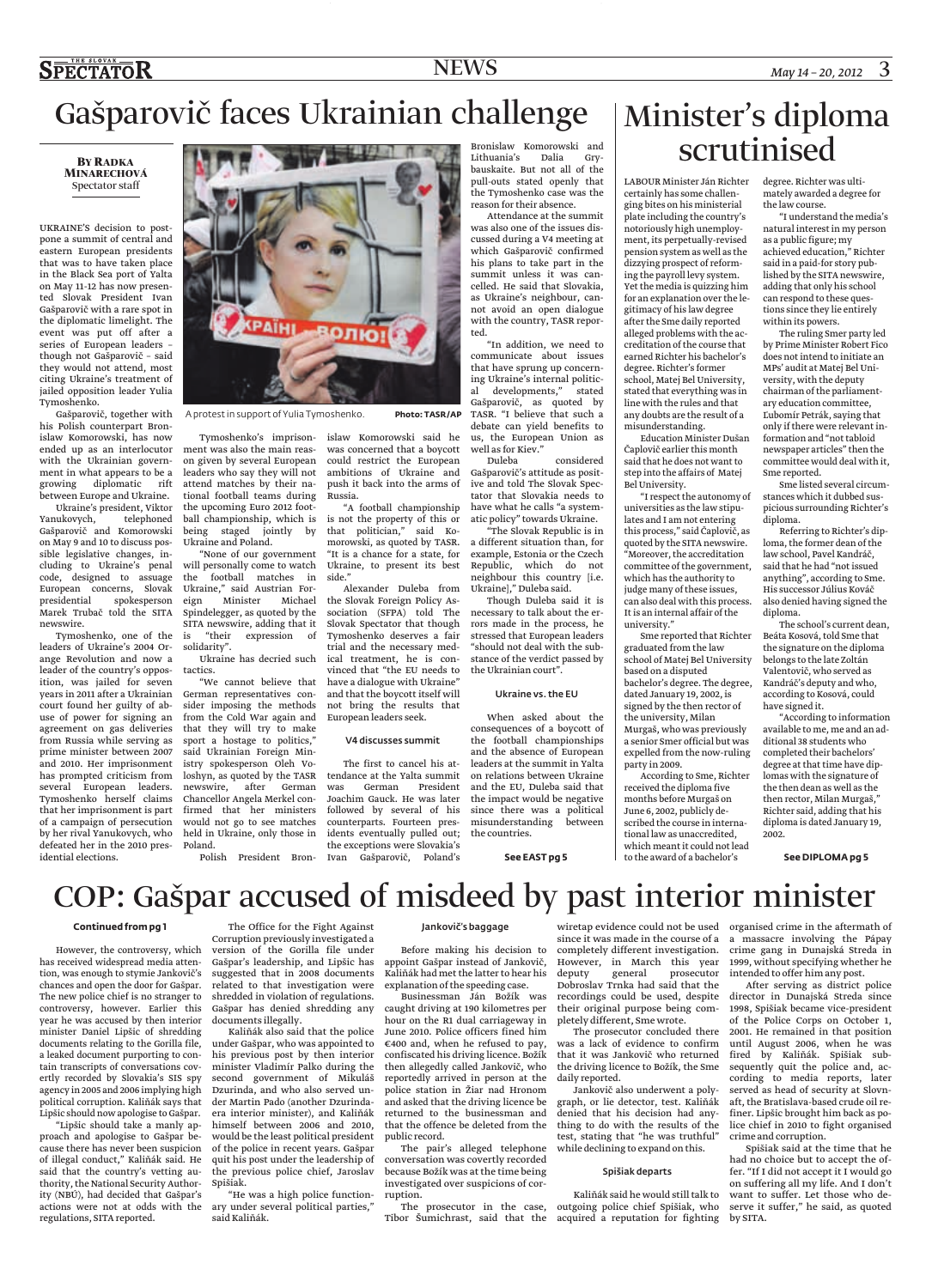## 4 *May 14 – 20, <sup>2012</sup>* BUSINESS / NEWS

## **BUSINESS** in short

## Trade surplus continues in March

SLOVAKIA'S foreign trade surplus continued in the positive trend of previous months as the Statistics Office reported that exports exceeded imports by €389.9 million in March and that the surplus had increased by €48.7 million from February. The March 2012 trade surplus was more than €200 million higher than in March 2011, the SITA newswire reported.

Slovakia accumulated a foreign trade surplus of €1.037 billion during the first three months of 2012, €430 million more than in the first quarter of 2011. First quarter exports totalled €14.442 billion, up 7.3 percent and imports increased by 4.3 percent to €13.405 billion.

Exports of Slovak goods

and services in March reached €5.287 billion, an increase of 5.3 percent from the same month in 2011. Imports to Slovakia in March, at €4.897 billion, were 1.3 percent higher than in March 2011.

Slovakia has returned to a surplus position in its trade account after recording several monthly deficits during the global economic crisis. But during the past three years, Slovakia has had a foreign trade deficit in only four months and the country has recorded annual trade surpluses since 2009.

Last year Slovakia recorded its largest trade surplus ever when exports exceeded imports by over €2.4 billion, SITA wrote.

## State Material Reserves has new head

THE STATE Material Reserves Administration (ŠHR) now has new management as the cabinet appointed Andrea Seková as the deputy head of the ŠHR, replacing Róbert Repiský as of May 9, the TASR newswire reported.

Until recently the ŠHR had been without a management team following the dismissal of the previous head, Eva Hrinková, by the cabinet of Iveta Radičová on November 2, 2011, in the wake of a controversy over

platinum mesh for a fraction of its market price. The underpriced sale reportedly left the state  $\epsilon$ 2 million out of pocket, TASR wrote.

Kajetán Kičura was appointed the new head of the ŠHR by the cabinet of Prime Minister Robert Fico on April 18.

the ŠHR's sale of state-owned ations, according to TASR. The Fico cabinet has also reversed the previous government's decision to suspend all sales by the ŠHR and the office is now expected to return to normal oper-

> benefit – over 19,000 – followed by Banská Bystrica Region (18,582) and Košice

## 'Activating' 65,000 Slovaks in need

ACCORDING to the Centre of most residents receiving this Labour, Social Affairs and Family (ÚPSVAR) almost 65,000 Slovaks in March were receiving what is called 'activation benefit' worth €63.07 a month, the TASR newswire wrote.

Activation benefit is available to Slovaks in material need and is supposed to help them acquire, maintain or increase their knowledge, professional skills or working habits so that they can find a job.

Prešov Region had the

BRATISLAVA will host one of the world's major viticul-director of the Slovak Tourture competitions next year, ist Board (SACR), told the as the 20th Concours Mon-František Stano, the general

dial de Bruxelles comes to the Slovak capital. Slovakia will be the first former Eastern bloc country to host the prestigious competition.

"It is a success of our diplomacy and its long intensive work for one and a half years that convinced people abroad about the top quality of Slovak wines, as well as about the attractiveness of Slovakia as a destination,"

SITA newswire. Since 1994 the Concours Mondial de Bruxelles has been one of the most prestigious international events

for winemakers. Each year more than 270 oenophiles from around the world meet to select the best wines from about 8,400 entrants in the competition, Stano told SITA.

> Compiled by Spectator staff from press reports

# EC wants answers from Slovak Telekom

## **BYRADKA MINARECHOVÁ** Spectator staff

THE EUROPEAN Commission is looking into whether Slovak Telekom (ST) violated European competition rules in regards to several wholesale broadband markets in Slovakia. If ST and its parent company, Deutsche Telekom, cannot prove that there was no breach of EU regulations on open access to telecommunication networks they could face large fines.

"At this stage, the European Commission takes the view that Slovak Telekom may have refused to supply unbundled access to its local loops and wholesale services to competitors and may have imposed a margin squeeze on alternative operators by charging unfair wholesale prices, in breach of EU antitrust rules," states an EC news release, noting that this would be a violation of Article 102 of the Treaty on the Functioning of the European Union, which prohibits abuse of a dominant position in a national market.

The EC also wrote in its news release that Deutsche Telekom, which owns a 51-percent stake in ST, may be liable for the alleged conduct in Slovakia because of "the nature and degree of its links with its subsidiary".

"The EC launched a formal proceeding against these companies after it carried out an unannounced inspection at the premises of Slovak Telekom in January 2009," Andrej Králik from the European Commission's office in Slovakia told The Slovak Spectator.

suspected that ST breached will now allow the company called an alternative operat-

The EU believes ST did not provide fair access to its network for competitors. **Photo: Sme**

European rules for protection to explain its actions and or, should be able to access of market competition by misusing the company's dominant position in Slovakia.

ST rejected the preliminary charges made by the EC. In an official statement it said that "the Slovak market for broadband services is fully developed".

"Slovakia has one of the lowest prices for broadband services within the OECD and these prices are still decreasing," the statement added.

ST wrote in its statement that all of its actions were in accordance with regulatory requirements and it had opened its metallic network to alternative operators who cover about 60 percent of the telecommunication market in Slovakia.

"The conditions of the approach of Slovak Telekom are fair and non-discriminatory." ST stated it will determine

Králik added that the EC Spectator that the EC process its next steps after it scrutinises the EC document. Králik told The Slovak

present evidence on why it believes there was no breach of the EU's competition rules. The company can also ask for an oral hearing to respond to the EC charges.

Králik added that if ST and Deutsche Telekom do not prove that ST did not violate EU competition rules there could be a fine of up to 10 percent of annual profits.

"The final sum [of a fine] depends on various factors such as the duration of the violation and the character and importance of the unlawful act," Králik told The Slovak Spectator.

### Slovak court rulings

Slovakia became part of the EU telecommunications market, which was made fully open to competition in 2002, when it joined the EU on May 1, 2004. The EU's open competition rules in the telecommunication sector require that any new entrant to a national network, often

the networks of existing telecom operators because building a duplicate network alongside those built by firms under past monopoly conditions would not be economically viable.

The EC launched the proceedings against ST in April 2009, asserting that the firm prevented or hindered competition in broadband internet access and other electronic communication markets in Slovakia after completing an unannounced inspection undertaken jointly with Slovakia's Anti-Monopoly Office.

The Anti-Monopoly Office had previously assessed a fine of €31.6 million against ST but the Sme daily reported that ST had successfully defended its actions in the Slovak courts, which ruled that the company did not violate the law.

"What is abuse of a dominant position in Europe will be imperceptible in Slovakia," stated a representative of Slovakia's Anti-Monopoly Office, as quoted by Sme.

# Why Slovak web pages load quickest

WEB PAGES load onto desktop computer country a web publisher was located in while South Korea holds second place for screens in Slovakia faster than anywhere was not tracked. else in the world: in just 3.3 seconds, on average. This was the somewhat surpris-company SlovakNet suggested that the ing finding from tests conducted by reason for Slovakia's high desktop speed Google in April 2012. One possible ex-is the conservative nature of users planation for the fast speed is the fact twinned with a local language barrier. that Slovaks tend to browse mainly Slov-According to Tomaščík, Slovak users ak-language sites, which are hosted locally. Google measured the speed at which web pages loaded onto desktop computers and mobile devices in 50 countries with the fastest internet connections, the Bloomberg newswire reported.

According to Google, the data were extracted using its Google Analytics Site Speed feature. The aggregated data show the average speed of websites as experienced by users.

The Site Speed feature worked under two conditions: web publishers allowed Google Analytics to share data anonymously; and the information about what erage, the shortest time worldwide,

Peter Tomaščík from the webhosting mainly visit Slovak websites that are primarily interconnected through the peering centre SIX (The Slovak Internet Exchange). He further explained that this local interconnection of Slovak providers significantly accelerates the loading of web pages.

"[The average] Slovak is conservative and plays in his own sandpit," Tomaščík told The Slovak Spectator.

According to Google's findings, South Korea generally has the fastest loading speeds. Loading a web page to a mobile device there takes just 4.8 seconds on av-

desktop speeds: 3.5 seconds. The survey showed that in mobile devices Slovakia took 10th position, with an average of 7.6 seconds.

Eight of the top 10 countries for desktops are from Europe. Slovakia and South Korea were followed by the Czech Republic, the Netherlands and Japan. The slowest desktops were in Indonesia, which had an average loading speed of 23.3 seconds.

Following South Korea on the list of the fastest mobile loading speeds were Denmark, Hong Kong, Norway and Sweden. On the other hand, in the United Arab Emirates it takes more than 26 seconds, on average, for web pages to load on mobile phone screens. Also near the bottom on this measure are Saudi Arabia, Thailand and India.



Region (17,613). The number of people re-Nitra Region had 4,000 fit, followed by Žilina Region

with 2,694, Trenčín Region with 1,537 and Trnava Region with 1,025. Only 160 persons in Bratislava Region drew ac-

## tivation benefit in March.

## Global wine competition in 2013

## ceiving activation benefit in western regions of Slovakia was much lower. recipients of activation bene-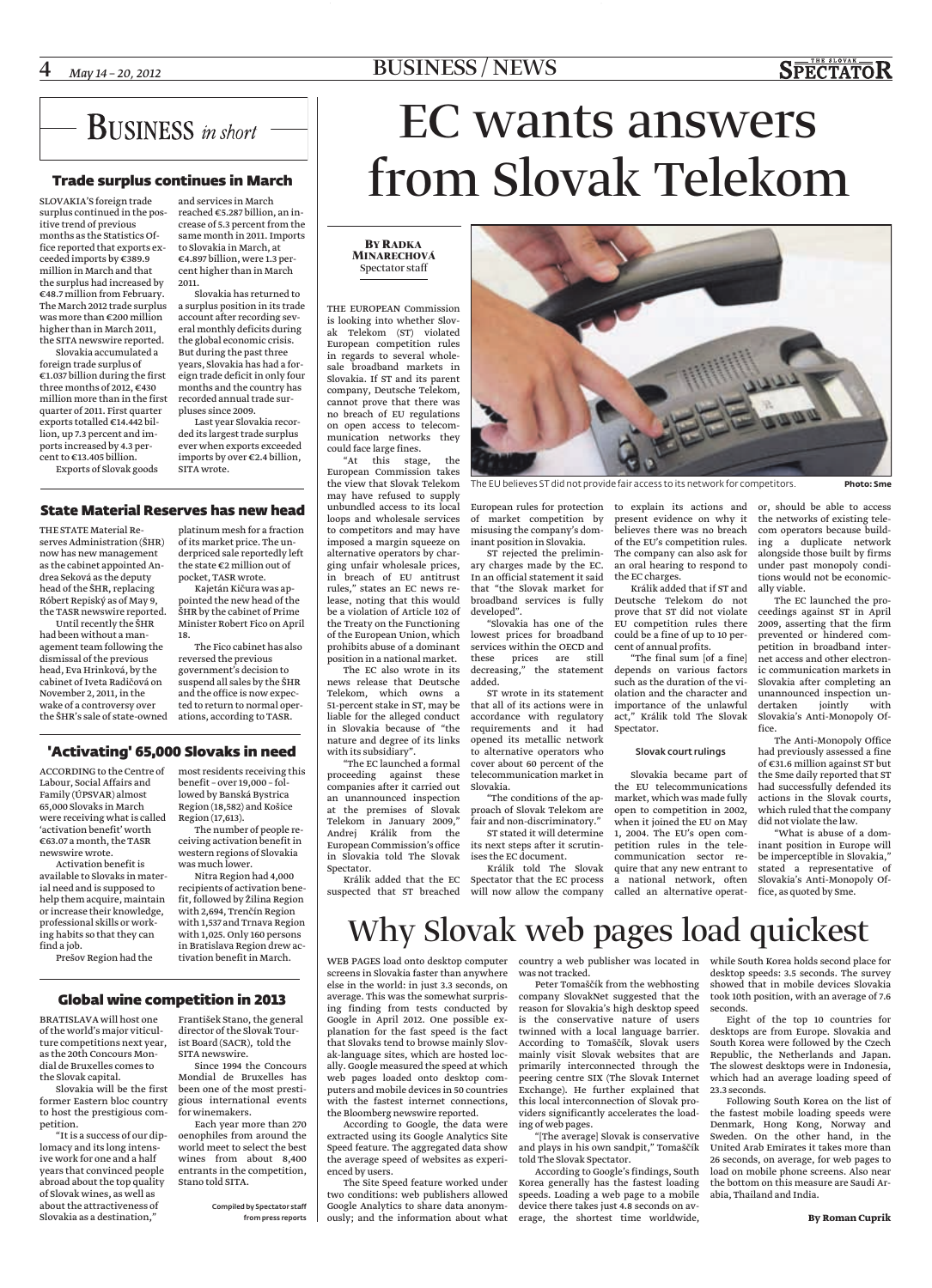## OPINION / NEWS *May 14 – 20, 2012* 5

QUOTE OF THE WEEK: *"Thank you for listening to me while the hockey match was tied at 1:1."*

*MP Jozef Mikloško thanks the small number of MPs who remained in parliament to hear him speak while the Slovak team was playing a world championship game.*

## Intelektuálna bezpečnosť

## **BY LUKÁŠ FILA** Special to the Spectator

ONE OF the promises the new government makes in its manifesto is to "pay increased attention to the intellectual security of the state". Yes, feeling unsafe in your own head is dreadful. But after reading the cabinet programme one feels as though the administration is in fact itself attempting an attack on common sense. Here are some excerpts from the document:

"The government emphasises the need for a strategic dimension of governance creating conditions in which the prognosis of development, determination of priorities, and development of strategic governance become a permanent part of the functioning of the state and of the social dialogue… The government declares political support to strategic governance as to the fundamental precondition of the application of this institute." Before focusing too much on how



ply, maybe the cabinet should just figure out what it wants to say.

"It is necessary to accentuate the need for an increased coordination of policies and a tight cohesion of social, economic, and environmental goals and policies for their wording of the manifesto is achievement." Too bad the prose is not a little tighter.

"The strategy of creating jobs and the future of labour in the form of employment must create an internal and external environment such that it will be able to continu-

al state between the economic needs of entrepreneurs and society on the one side, and the abilities and effective motivations of employees on the other." Wouldn't it be easier to just say that they want there to be enough appropriate, well-paying jobs? Or would it then be too obvious that what they are saying in fact means nothing?

"Upbringing and education must lead people to humanism, tolerance, solidarity, cooperation, and responsibility for life, and realise the systematic handing-over of common cultural and democratic values in an inter-generational process." Maybe instead of inter-generational transitions of humanism, schools should focus more on teaching kids to think and write.

strategic governance will ap-ously regenerate an equilibri-Intellectually, and otherwise. But don't get confused; the not just a result of bad literary skills. It reflects two deeper qualities of this government: an admiration for socialist rhetoric, and a lack of actual ideas about what to do with the country. We'll see just how big a threat that poses.

## DIPLOMA: Doctorate soon followed

#### **Continued from pg 3**

However, the daily also reported that the first 39 diplomas issued as a result of the disputed course had been shredded and that the circumstances of the shredding have not been sufficiently explained.

"Everything has been in line with the law," Kosová said, adding that in 2002 the school provided courses only in law, and that she considers talk about an international law course as a misunderstanding.

Kosová said that students had a specialisation in international law within the law course, which means that there was a stronger emphasis on international law.

The Education Ministry has said that ten years ago the law school had accreditation only for its law course.

Thanks to his bachelor degree, Richter later obtained a master's degree in law and, soon afterwards, submitted a doctoral thesis. Sme reported that his doctorate in law was

awarded just a few months after he completed his master's studies in 2007. Sme wrote that a colleague of Richter's in

Smer party, Mojmír Mamojka, occupied the position of dean of the law school at the university during Richter's accelerated academic career.

**By Beata Balogová**

# In the wrong playground

munity is unified in its approach towards leaders who like to make their own odd interpretations of universal human rights, these leaders will always find ways to garner symbolic support and tell their citizens that they have legitimate contacts in the international community.

"If they do not want us in the West we will go to the East," is how past prime minister Vladimír Mečiar, who thankfully has now been consigned to political oblivion, responded in the mid 1990s to Slovakia's international isolation, a consequence of his undemocratic practices and cronyism.

This is why Slovak President Ivan Gašparovič, Mečiar's onetime right-hand man, should have joined his Austrian, Bulgarian, Czech, German, Hungarian, Estonian, Latvian, Montenegrin, Italian and Slovenian counterparts and straight away refused to attend the proposed Yalta summit of central and eastern European presidents. These other countries – some more explicitly than others – boycotted the summit over Ukraine's treatment of jailed opposition leader Yulia Tymoshenko.

While Gašparovič is right that dialogue with Ukraine should not die, he failed to give an answer to the rest of the issue: when, with whom, how and under what conditions should such dialogue continue. To comfortably navigate in such sensitive areas the person who does so should be the bearer of the utmost democratic values as they seek to convince an autocrat to respect democratic values and human rights. Otherwise, the dialogue turns into only a festivity of empty gestures that can be easily abused by an autocrat.

There is no doubt that Gašparovič's competitor in the 2009 presidential election, Iveta Radičová, would have been in a much better

going with Ukraine without the SITA newswire. spoiling joint international<br>efforts. Shortly before Shortly before Gašparovič was wriggling Lipšic, the deputy chair of the around on the Yalta summit, Radičová announced her de-

## **EDITORIAL**



**BYBEATA BALOGOVÁ** Spectator staff

parture from the Slovak Democratic and Christian Union (SDKÚ) and all future politics, even though speculation about her return as a 2014 presidential candidate remains alive.

statement that she is "done recent survey conducted by with politics for good" reflects her deep disappointment with the partisan politics that have nearly strangled public discourse in Gašparovič's refusal to ap-Slovakia.

Radičová, however, has influence public discourse and told the media that her departure from the political scene does not mean she has become apolitical and promspeak out on public issues.

"I have been partisan only once – in the SDKÚ; my position as a party-affiliated person ends now," Radičová

> JÁN PALLO - Publisher **EDITORIAL**

**SPECTATOR** 

UNLESS the democratic com-position to keep dialogue on-stated on May 4, as quoted by

But a recent meeting between Radičová and Daniel Christian Democratic Movement (KDH), or rather some information published by the media, stirred the political waters and led Lipšic to deny that he had offered Radičová a post in what the media called a new party that Lipšic might form.

Nevertheless, Lipšic did confirm that he and Radičová agreed that the current situation on the right is quite bad, while noting, symptomatically, that the parties continue to quarrel. Both also commented that the parties on the right need a strong vision to recapture the public's attention. Both the KDH and the SDKÚ pressed the two individuals for clearer answers about their future intentions. Lipšic said he would decide by the end of May; Radičová seems to have set her course.

Without doubt her him as general prosecutor. A Even though "what if" questions take one into the swampy land of speculation, the temptation of imagining what it would be like today if Radičová, the former SDKÚ deputy chair, had replaced Gašparovič in 2009 is just too strong to resist. He is the president who, for instance, has refused to appoint Josef Čentéš after parliament chose the Institute of Public Affairs found that 90 percent of the legal experts they spoke with do not approve of point Čentéš.

not hidden her intention to has two more years with its ised that she will continue to the tongue, and forget about The fact is that Slovakia current president. Many hope that Gašparovič will only perform his symbolic functions, read his speeches with his occasional slips of any ambition of making his mark on international playgrounds where he either does not know or ignores the accepted rules of behaviour.

# EAST: EU's unease now clear

## **Continued from pg 3**

Duleba recalled the fact that Ukraine is the first among the EU's eastern European neighbours to succeed in preparing an association agreement which creates a framework for cooperation between the EU and the non-EU country. However, ratification of the agreement has been halted until the country addresses Tymoshenko's case and ensures her fair treatment.

Duleba says it is unlikely that all EU countries will unite to persuade Ukraine to change its attitude since Poland, for example, has already said that it will not join such a coalition.

On the other hand, Jozef Bátora, an associate professor and director of the Institute of European Studies and International Relations of the Faculty of Economic and Social Sciences of Comenius University in Bratislava, says that a common attitude and pressure by the EU towards Ukraine has been present for some time,

either in the form of declarations passed in Brussels, or in the form of statements made by the EU's ambassador to Ukraine.

He told The Slovak Spectator that Slovakia has "an imminent interest in a change to the current erosion of the democratic establishment in Ukraine" and that it "is necessary to use the whole range of tools from the coordination of common attitudes within the EU through to cooperation with neighbouring states in our region, to its own activities focused on the support of the development of civil society and the rule of law".

"The boycott is only a symbolic reaction to the erosion of democracy in Ukraine," Bátora said, adding that it is the Ukrainian government which is threatening the country's relations with the EU.

"If the current undemocratic tendencies continue, relations between the union and Ukraine will continue to worsen, regardless of the boycott," he commented to The Slovak Spectator.

### BEATA BALOGOVÁ - Editor - In - Chief JAMES THOMSON - Assistant Editor DONALD SPATZ - Assistant Editor **JANA LIPTAKOVÁ** - Staff Writer MICHAELA TERENZANI - Staff Writer ZUZANA VILIKOVSKÁ - Staff Writer

ROMAN CUPRIK - Staff Writer RADKA MINARECHOVÁ - Staff Writer & Project Manager **LAYOUT, WEB & IT** 

> TATIANA ŠTRAUCHOVÁ - Graphic Designer ROMAN KRÁĽ - IT TOMÁŠ PALLO - Online Publishing

**SALES - FINANCES** BEATA FOJTÍKOVÁ - Sales Executive TOMÁŠ KELLEY - Sales & Marketing Manager KATARÍNA SIROTNÁ - Circulation & PR Manager

The Slovak Spectator is an independent newspaper published every Monday by The Rock, s.r.o. Subscriptions: Inquiries should be made to The Slovak Spectator's business office at (+421-2) 59 233 300. **Printing:** Petit Press a.s. **Distribution:** Interpress Slovakia s.r.o., Mediaprint-kapa s.r.o., Slovenská pošta a.s. **Mail Distribution:** ABOPRESS. **EV** 544/08.<br>© 2010 The Rock, s.r.o. All rights reseved. Any reproduction well as for the public circulation of reproductions of these articles, in compliance with the 33rd article and 1st paragraph of the Copyright Law. Media monitoring is provided by Newton, IT, SMA and Slovakia Online with the approval of the publisher. Advertising material contained herein<br>is the responsibility of the advertiser and is not a written or implied sponsorship, e The Slovak Spectator or The Rock s.r.o. **ISSN 1335-9843. Address:** The Rock, s.r.o., Lazaretská 12, 811 08 Bratislava. **IČO:** 313 86 237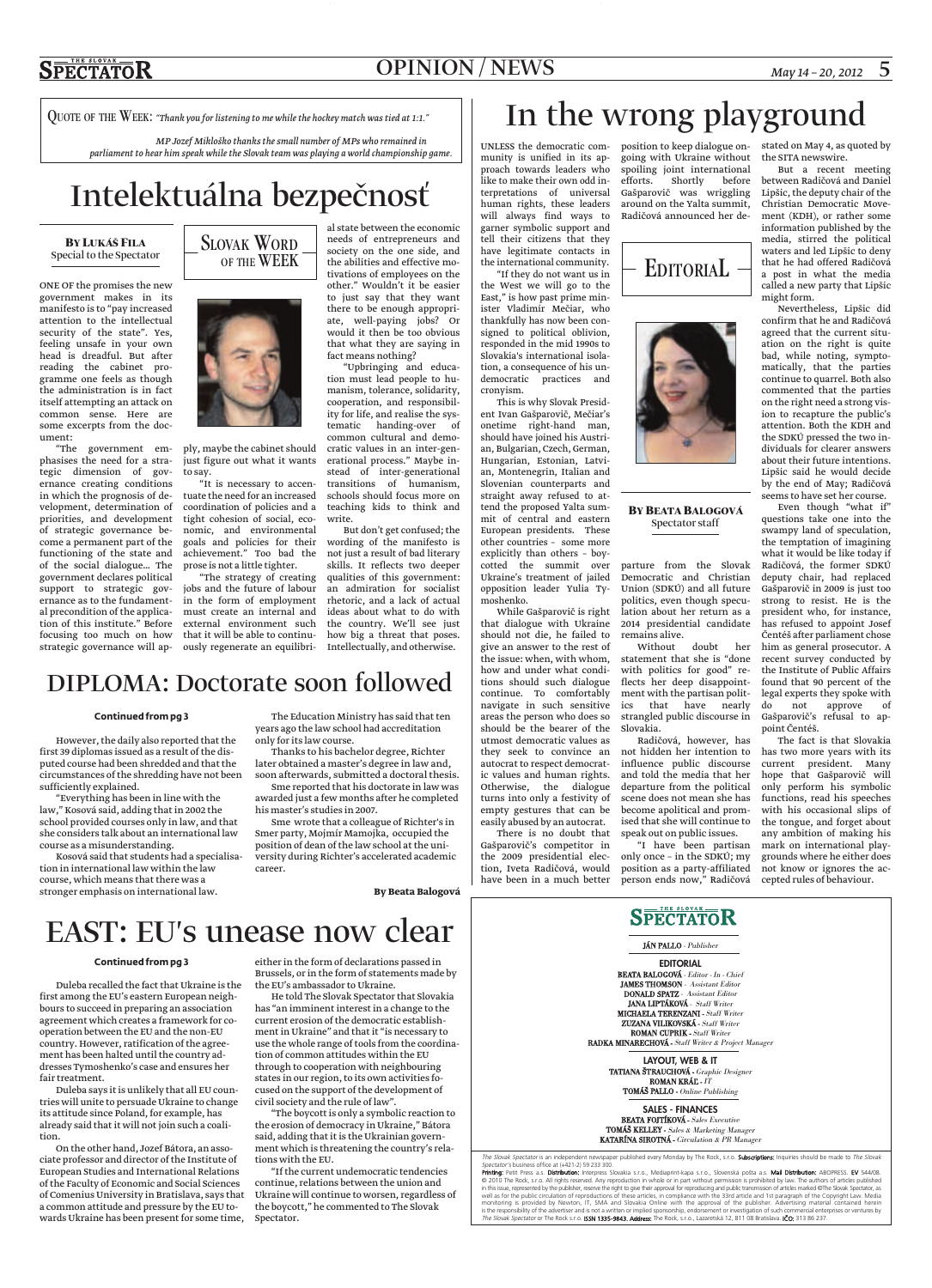*Government considers a hike in bank levy Leasing market grows by 14 percent in Slovakia* **BUSINESS FOCUS**<br> **BANKING** & LEASING

**SPECTATOR** 

# Slovak banking sector holds steady, for now

## Profits rose last year by over 30 percent

## **BY JANA LIPTÁKOVÁ** Spectator staff

THE SLOVAK banking sector boosted its aggregate profits last year and experts expect it to remain stable, notwithstanding the turbulence caused in 2011 by questions about the sector's capital adequacy and liquidity here as well as across Europe. Experts predict that current economic developments and new financial regulations at both the Slovak and European levels will make if difficult for the country's banking sector to repeat its successful financial performanceof2011.

"The condition of the Slovak sector is very good within the EU and it is resistant to negative development," said VladimírDvořáček, the headof the financial markets supervisory body of the National Bank of Slovakia (NBS), in mid-April, as quoted by the SITA newswire, as he reported on the results of the latest stress tests undertaken by the NBS.

The first test simulated a decline in the Slovak economy and the second imagined an existential crisis involving another country or countries.

"The Slovak banking sector showed resilience in both scenarios,"Dvořáček stated.

According to Marek Ličák, the head of the risk analysis department of the NBS, the banking sector showed a relatively significant robustness against unfavourable economic developments at the end of last year. He believes Slovak banks will be able to continue to generate positive interest income even during negative economic periods.

## Profits up in 2011

Based on preliminary nonaudited results released by the NBS, the overall net profit of the Slovak banking sector rose by 34 percent year-on-year to reach €674 million for 2011. Its capital adequacy ratio was 13.4 curred in the corporate bankpercent.

The sector's profits rose by as much as 90 percent during the first half of last year and then slowed during the second half, leaving the trend moder-



ately negative. Ličák said one Ličák attributing this to a drop of the core reasons for the slowdown was negative developments in the financial markets, re-assessing the value of securities, and a slowdown in the growth of interest income. This became more significant as the sovereign debt crisis more directly affected Slovakia. The banking sector's profitability also suffered from declining earnings from investments in Slovak government bonds, Ličák said.

The Slovak Banking Association (SBA) commented to SITA that a flurry of one-off revenues contributed to the sector's rising profits in 2011 and noted that when these are deducted the sector's profit level is around €503 million, close to the figure for2010.

Dvořáček also noted that domestic banks followed a classic business model that focused on the local economy, that loans to households were rising and had neared their pre-crisis level, and that housingloansmadeupa significant portion of the retail part of the banks' business. Early in 2011 this part of the market posted positive gains but the second half brought a negative trend caused by lower demand as adding that the special taxlevy consumers' willingness to imposed on banks by Slovakia borrow fell. Rising interest rates also had a negative impact. Nevertheless, the volume of new housing loans hit a new high in 2011, exceeding €3.8 billion, considerably higher than the volume of €3.2

billion recordedin2010. A similar scenario ocing sector, where loans to companies started to grow early in the year but then slowed during the second half when companies' financial

inconfidencein theeconomy. The volume of all bank

loans stood at €36.4 billion at the end of 2011, up 8.7 percent year-on-year. The proportion of loans in default dropped slightly in annual terms, from 6.2 percent to 5.96 percent, according toSITA.

## Outlook for 2012

The Slovak banking sector is expected to be affected again in 2012 by sluggish activity in the economy and fallout from the sovereign debt crisis as well as new regulatory measures enacted on both the Slovak and European levels. Banking analysts predict these factors will restrict bank profits this year compared with 2011. The NBS pointed out that banks' financial results for the first quarter of 2012 have already confirmed a downward trend, with sector profits in this quarter falling by 18.8 percent to €141.9 mil-

lioncompared tolast year. "During the firstmonthsof 2012 the banking sector reported lower profits than during the same period of 2011," Petra Pauerová, the NBS spokesperson, told The Slovak Spectator, is one reason for the reduced profitlevel.

Zdenko Štefanides, chief economist at VÚB Banka, told The Slovak Spectator that growth in the Slovak economy would slow by about half compared with last year due to the moderate recession occurring in the eurozone and this would lead to a drop in demand for financial products as well as a worsening of payment discipline.

condition worsened, with banking sector are closely in-loans.

terconnected with the development of the real economy," Róbert Prega, chiefeconomist at Tatra Banka, told The Slovak Spectator. "In 2012, when we expect a slowdown in economic growth it may be assumed that, regardless of the introduction of the special [bank] levy, the outlook for the banking sector will worsen. The deceleration in economic growth will probably result in a lower demand for loans, especially by the business sector, as well asless growthin deposits." ČSOB expects that sharp

competition between banks will continue this year, especially in the retail banking sector and said this competition will benefit customers rather than banks.

"We assume that interest rates will rise for both loans and deposits this year and liquidity will become an important factor in the coming months," Zuzana Eliášová, spokesperson of ČSOB financial group, told The Slovak Spectator.

According to Štefanides of VÚB, the sovereign debt crisis in several eurozone countries has increased risk surcharges and thecostofacquiringlongterm capital. Many European banking houses, including thosewhich have activitiesin Slovakia, have found that attracting capital and maintaining liquidity have become more expensive and sometimes practically impossible.

He pointed out that in this already tense situation, the European Banking Authority has raised the required capital adequacy ratio and banks must comply with this standard by June 30. Štefanides believes many European banks will be able to meet these new rules only by selling some assets and freezing their loan activities.

Regarding other conditions limiting the growth of banks in Slovakia, Štefanides criticised the special levy on banks that was approved by the Slovak parliament last year.

"Developments in the the volume and cost of "The levy directly reduces banks' profits and hinders their ability to strengthen their own financial position," Štefanides told The Slovak Spectator, adding that he expects it to have a negative impact on

## Institutions and organisations in the banking and leasing sectors

**Ministry of Finance** www.finance.gov.sk Minister: Peter Kažimír

**National Bank of Slovakia** (NBS) www.nbs.sk Governor: Jozef Makúch

**Slovak Banking Association** www.sbaonline.sk President: Igor Vida

**Bank Ombudsman** www.bankovyombudsman.sk

**Association of Leasing Companies of Slovakia** www.lizing.sk President: Juraj Ebringer

## Some banks active in Slovakia

**Universal banks:**

**AXA Bank Europe,** www.axa.sk **BKS Bank AG**, www.bksbank.sk **Citibank**, www.citibank.com/slovakia **Československá Obchodná Banka** (ČSOB), www.csob.sk **Commerzbank**, www.commerzbank.sk **Prima Banka** (former Dexia Banka), www.dexia.sk **ING Bank**, www.ingbank.sk **Oberbank**, www.oberbank.sk **OTP Banka Slovensko**, www.otpbank.sk **Poštová Banka**, www.pabk.sk **Saxo Bank**, sk.saxobank.com **Slovenská Sporiteľňa**, www.slsp.sk **Tatra Banka**, www.tatrabanka.sk **UniCredit Bank Slovakia,** www.unicreditbank.sk **Volksbank Slovensko**, www.volksbank.sk **VÚB Banka**, www.vub.sk

**Direct banks: mBank**, www.mbank.sk **Zuno**, www.zuno.sk

## **Private banks:**

**J&T Banka**, www.jt-bank.sk **Slovak Representative Office, Banque Privée Edmond de Rothschild Europe**, www.groupedr.sk **Privatbanka**, www.privatbanka.sk

## **Housing savings banks:**

Three banks, called housing construction savings banks, specialise in loans for the purchase and reconstruction of housing in Slovakia:

**ČSOB Stavebná Sporiteľňa**, www.csob.sk/sp **Prvá Stavebná Sporiteľňa**, www.pss.sk **Wüstenrot Stavebná Sporiteľňa**, www.wustenrot.sk

## Leasing companies in Slovakia

**ČSOB Leasing**, www.csobleasing.sk

**Impuls-Leasing Slovakia**, www.impuls-leasing.sk **Mercedes-Benz Financial Services Slovakia**, www.dcfs.sk

**Oberbank Leasing**, www.oberbank.sk

**S Slovensko**, www.sslovensko.sk **Tatra-Leasing**, www.tatraleasing.sk

**UniCredit Leasing Slovakia**, www.unicreditleasing.sk **VB Leasing SK**, www.vbleasing.sk

**VFS Financial Services Slovakia**, www.vfsco.com

**Volkswagen Finančné Služby Slovensko**, www.vwfs.sk **VÚB Leasing**, www.vub-leasing.sk

> Compiled by Spectator staff Source: The Slovak Spectator database and websites of institutions and companies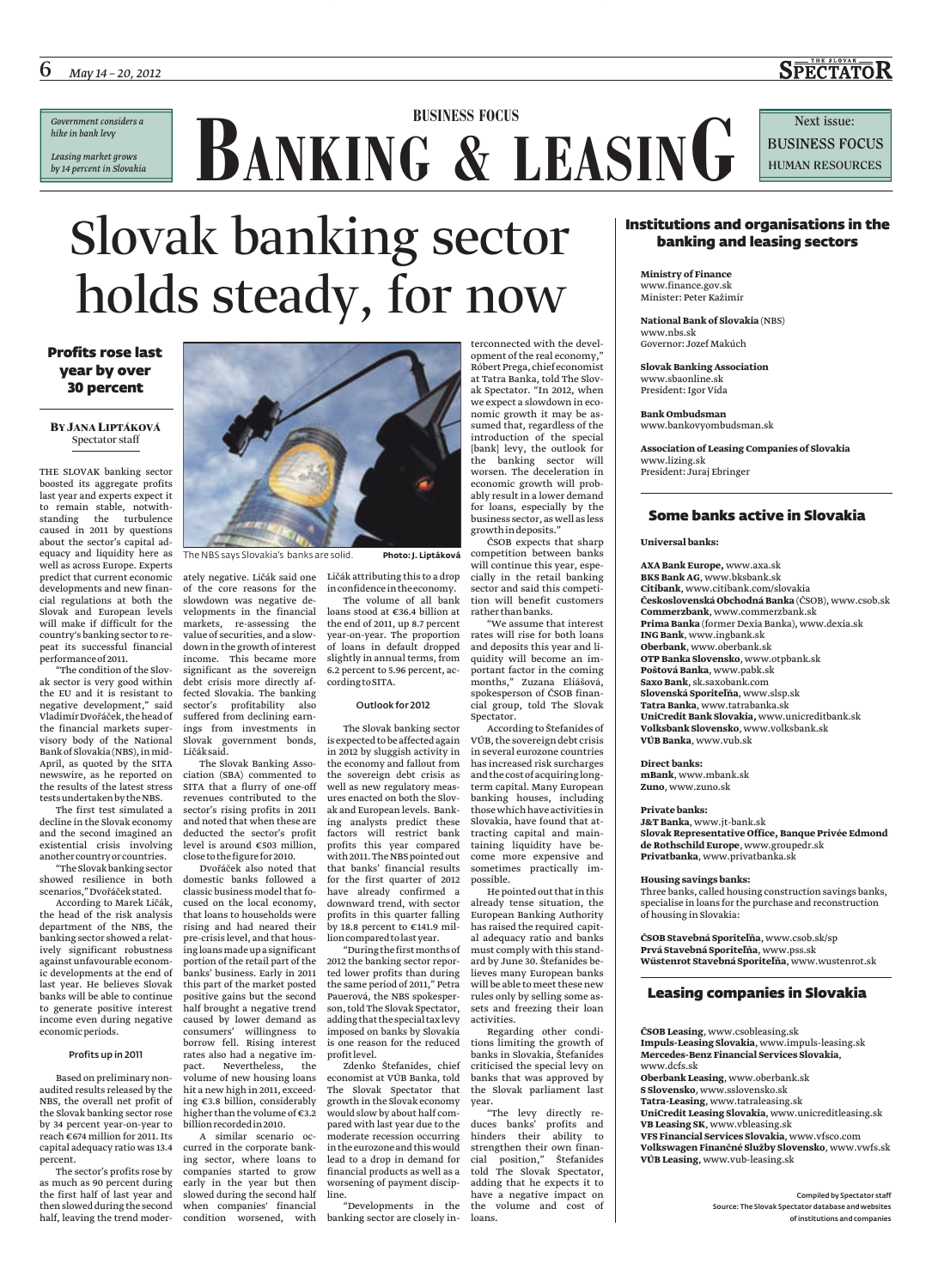## BUSINESS FOCUS

# Government considers a hike in bank levy

Banks say levy could hurt Slovak financial sector and the broader economy

## **BY JANA LIPTÁKOVÁ** Spectator staff

A SPECIAL levy on banks was originally a pet project of Robert Fico and his Smer party. But it was the centreright cabinet of Iveta Radičová that actually ended up introducing the special levy on domestic banks and local subsidiaries of international banks, a measure which started to bite earlier this year. Fico, now prime minister, is toying with the idea of increasing this levy in some way to help patch holes in the state budget. Some experts warn that such a measure would endanger the international position of the Slovak banking sector and could have a negative impact on the whole economy.

passed the legislation introducing the special levy on October 20, 2011. Its rate was set at 0.4 percent of banks' liabilities after equity capital and deposits covered under Slovakia's deposit protection system are deducted. While the Finance Ministry, at that



The state may increase the special tax on banks. **Photo: Sme**

Christian Union (SDKÚ), said to 0.7 percent. According to that the bank levy would provide a "healthy bite" for the state coffers, the Slovak Banking Association (SBA) said the measure represented a potential threat to the stability of the country's banking sector.

The Slovak parliament might be increased to 0.7 per-Both before and after the March parliamentary election Fico hinted that he had plans to tap the profitable banking  $\;$  its, the Sme daily wrote in late sector further via a higher corporate income tax and an extended bank levy. With regards to the latter there were hints that the current rate cent or that the levy might be extended to cover retail deposits. The levy rate suggested for these funds is 0.2 percent and it might raise an additional €50 million for the state.

time led by Ivan Mikloš from its could be a better solution deposits, may cause an outthe Slovak Democratic and than raising the existing levy flow of corporate deposits Vladimír Dohnal, head of Symsite Research, says extension of the levy to retail depos-

him, the former would not represent such an interference in the ability of banks to provide loans and thus would not affect economic growth. But he expects that bank customers would feel the result of higher taxation. Taxation of deposits may make bank loans more expensive and reduce interest rates on depos-April.

While a final proposal for a revised levy has not yet been drawn up, the banking sector has already voiced opposition.

"The National Bank of Slovakia (NBS) regards the bank levy in general as a solution bringing more risks to the banking sector," Petra Pauerová, spokesperson for the NBS, the county's central bank, told The Slovak Spectator. "The current proposal, based primarily on corporate

from local banks. Also, the bank levy creates an asymmetrical environment in the market in which banks with a significant share of corporate deposits in their liabilities are disadvantaged [compared] to retail banks."

The central bank also claims that the current setting of the levy does not take into consideration the state of the economic cycle.

"In other words, during "bad times", when the profitability of the banking sector is generally lower, the bank levy can make up a very significant portion of aggregate profit," said Pauerová. "This may reduce [banks'] ability to strengthen their capital position."

The central bank also regards as negative the fact that the current scheme requires payment of the levy by banks with losses.

It does not expect the bank levy to have a significant direct impact on the position of domestic banks in the international banking market.

"Domestic banks are primarily oriented towards the domestic economy," said Pauerová, adding that it is necessary to note that over-burdening local banks, which are mostly foreign-owned, with the levy could decrease their attractiveness in the eyes of their parent companies, which may result in some negative trends.

**See LEVY pg 8**

# Leasing: using rather than owning

## **BY MARTIN KARDOŠ**<br>Special to the Spectator

COMPANIES in the past often purchased assets like cars, buildings, and IT equipment almost exclusively from their own resources. But executives of many companies are now realising that the main benefit flowing from having these kinds of tools is from using them, not from actually owning them. As a result, companies have started to use financial leasing in addition to cash purchase, and recently a large amount of operating leasing as well.

Acquisition of IT equipment by Slovak companies has mostly been done by using their own cash resources in contrast to methods used by firms in western Europe and the United States. One of the reasons for this dichotomy is that only a small number of Slovak companies prepare a thorough analysis of the costs of purchasing and operating IT equipment compared to the costs of leasingit.

When a company uses its cash reserves to acquire IT equipment it usually does not realise that it is not acquiring an asset but rather a liability because it only considers the beginning of the life cycle of the IT equipment and the firm's calcu-



lations do not reflect what happens at

the end of its life cycle. The most serious flaw in taking this

approach is that it does not provide an accurate figure for the total cost of ownership (TCO) of IT equipment. To prepare an accurate model for ana-

lysis, a firm's chief financial officer (CFO) should incorporate the following costs of owning IT equipment and answer questions such as these: what is the cost of

control and reporting of IT equipment and how will the firm comply with disposal of its IT equipment at the end of its life cycle with appropriate sanitisation of sensitive data and recycling in accordance with the law. The additional costs for recycling and sanitisation may range between 15 and 20 percent of the original cost, depending on the complexity of the equipment and the firm's IT infrastructure.

often do not plan for an outage situation and subsequent reconstruction of the firm's IT system and how much it will cost if a failure occurs when it is not covered by the manufacturer's warranty or a service agreement that usually runs for a period of three years. In a situation like this, costs can grow exponentially.

### Operating leasing

Many companies in the west have chosen to use operating leasing as a way to acquire needed IT equipment. The lessee pays a monthly or quarterly payment that includes all costs related to the equipment and the firm's cash can be employed in its core business rather than in the purchase of equipment not directly related to its core activities.

**See MK pg 8**



## Leasing market grows by 14 percent

THE SLOVAK leasing market grew last year in line with expectations, with an aggregate volume of new contracts of €1.848 billion, an annual increase of 14.4 percent, while the number of new contracts rose 1 percent to 66,578. The market was driven by leasing of machinery and facilities, trucks and real estate.

The share of financial and operating leasing products increased to the detriment of loans and instalment sales and this was linked to a significant increase in financing by corporations as the consumer segment registered a moderate decrease, the Association of Leasing Companies of the Slovak Republic (ALS) announced in a press release on March 3.

"The growth of the overall market reached 14 percent but this figure was positively affected by oneoff deals in financing alternative energy-producing facilities," wrote Juraj Ebringer, the chair of the ALS board of directors. "After this impact is taken into consideration, the growth was up to 10 percent."

According to Ebringer, both numbers were in line with ALS' expectations and the association expects single-digit growth in the leasing market in 2012 to be driven by business clients, especially in segments of passenger cars, machinery and facilities.

The segment of machinery and facilities registered the highest annual increase in leasing deals, up 47 percent to €431 million.

The association pointed out that purchasing and funding for some technologies are still affected by falling demand in the wood processing industry, the health-care sector and construction, but that other sectors posted growth.

Besides renewable energy sources, new deals were stronger in the engineering and agriculture sectors.

The second most important segment for was for trucks of over 3.5 tons, with an increase of 29 percent to  $\mathfrak{e}$  339.2 million.

Leasing of passenger cars rose by 10.1 percent to a volume of €767.5 million, with a 14-percent increase among corporate customers and 3-percent growth among individuals.

The real estate segment reported growth of 26 percent to  $\mathop{\mathsf{c}}\nolimits$  153 million.

"Last year's growth in the leasing market in all of Europe was at about 7 percent while the countries of central and eastern Europe registered an increase of over 30 percent," wrote Ebringer.

In the financing of nonfixed, movable assets, operating leasing showed the best numbers, with volume in this area increasing by 24 percent. The financial leasing segment finished with 17-percent growth.

The volume of deals of these two kinds of leasing products increased to about two-thirds of the total. The volume of loans

and instalment scheme purchases increased only moderately, by 7 percent.

## UniCredit Leasing tops ranking

MOST leasing companies clustered in the Association of Leasing Companies (ALS) reported growth last year with UniCredit Leasing Slovakia having the highest year-on-year increase in the volume of new deals. Uni-Credit Leasing Slovakia concluded contracts worth €295.5 million in 2011, an annual increase of 86.5 percent, the TASR newswire wrote.

ČSOB Leasing had the second best growth rate at 10.3 percent, to a volume of €279.3 million.

The number three in the leasing market last year was Volkswagen Finančné Služby even though it posted a year-on-year decline in the volume of new deals of 5.7 percent, to €177.9 million.

Tatra-Leasing was fourth with new deals worth €170.7 million, representing 20.9-percent growth. VÚB

Leasing concluded new contracts for €152.9 million, an increase of 33.6 percent. All other leasing companies sealed deals worth less than €100 million.

UniCredit Leasing Slovakia had a breakthrough year in 2011 in the aftermath of the economic crisis. The leasing company stated that it was again engaged in most investment projects on the Slovak market.

But the outlook for 2012 is somewhat gloomy. Dušan Keketi, a member of the board of directors of Uni-Credit Leasing, stated that the year began with the unfortunate cancellation of leasing depreciation under the law, noting however, that this was changed and leasing depreciation is again fully in effect as of March 1.

Additionally CFOs' analytical models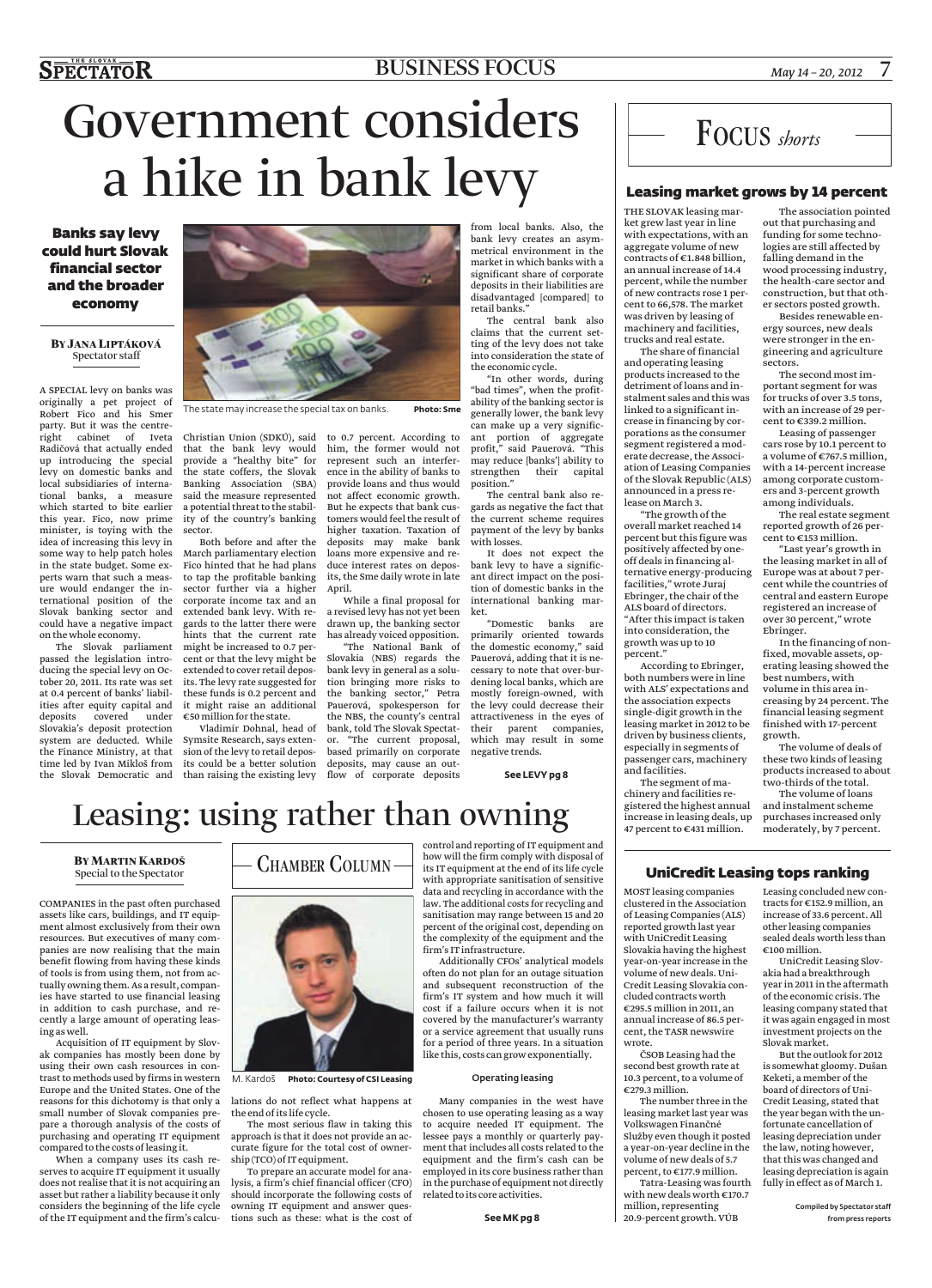## 8 *May 14 – 20, 2012* BUSINESS FOCUS

## **SPECTATOR**

## LEVY: Bankers object to any increase

## **Continued from pg 7**

The SBA considers the bank levy in its current form as being a significant risk with the potential to endanger the stability of the banking sector and the growth of the economy.

"The current rate is significantly higher than in other countries," SBA spokesperson Monika Kuhajdová told The Slovak Spectator. "The average rate of the bank levy in the EU is around 0.05 percent. Only two countries significantly exceed this level: Slovakia and Hungary."

Kuhajdová added that in Germany, for example, which directly participated in saving its banks during the financial crisis, the rate is 10-20 times lower, at 0.02 and 0.04 percent.

According to the SBA, the bank levy at its current level reduces the ability of banks to provide credit and hence future economic growth in two ways. First, it may mean an outflow of corporate deposits into countries with a lower levy or where such taxation does not exist, meaning less money will be available for loans. The SBA also says the levy reduces banks' profitability and thus their ability to generate adequate capital, which is equally necessary to boost the provision of credit.

Individual banks also pointed to what they say is a high rate of the current tax levy. Róbert Prega, chief economist at Tatra Banka, told The Slovak Spectator that the higher taxation rate and lower rate of available resources for banks means they have less re-



Some banks have increased their service fees in 2012. **Photo: Sme**

sources to allocate for increasing their capital. Banks have to maintain a minimum capital adequacy ratio set by the NBS. If, because of reduced profits, a bank is not able to increase its capital, the result will be that of loans it provides to companies and households.

"Thus a too-high rate of taxation on the banking sector can lead in the medium term to a risk that banks are not able to finance economic growth to an adequate degree," Prega said, adding that each potential increase in taxation of the Slovak banking sector significantlyincreases these risks.

Zdenko Štefanides, chief economist at VÚB Banka, shares the opinion that the levy directly reduces banks' profits and consequently their ability to strengthen their own capital. He expects the levy to have a negative impact not only on prices but also on the volume of loans provided.

"Moreover, the levy disadvantages banks in Slovakia System Outlook published on also in the area of liquidity,"

it cannot increase the volume gage bonds by which banks said Štefanides. "Due to the levy on their deposits in banks in Slovakia, some large companies may consider moving them into other countries without such a levy. It also overprices the price of mortfinance their mortgages."

### Impacts of the levy

The special bank levy has already resulted in a changed outlook for the Slovak banking sector, higher banking fees and more revenue flowing to state coffers.

The special bank levy was one of the reasons Moody's recently gave for changing its outlook for the Slovak banking system to negative.

"The outlook for the Slovak banking system has been changed to negative from stable, caused by the downside risks to economic growth and asset quality within the system," wrote Moody's Investors Service in its Banking March 27.

Despite a recovery in profits in the last two years, Moody's believes the weakening operating environment will depress banks' profitability due to several macro and specific domestic factors, such as: a slowdown in lending growth; a likely increase in loan-loss charges, reversing the lower charges recorded in 2010 and 2011; the payment of the new bank tax...; and pressures on interest margins, driven recently by increased competition for deposits.

Maroš Ovčarik, an analyst<br>with the website website www.financnahitparada.sk, which compares financial products offered by banks in Slovakia, said that banks have increased their fees during the first quarter of 2012 more than in previous years and that this time the rise has also affected everyday services.

"I think this will be the response to the bank levy," said Ovčarik, as quoted by the Sme daily.

The banks estimate that they will pay €97 million via the special levy this year; they have already paid €22 million during the first quarter, according to the Hospodárske Noviny daily.

First quarter profits in the Slovak banking sector shrank by 18.8 percent to €141.9 million.

"During the first months of 2012 the banking sector reported a lower profit than during the same period of 2011," said Pauerová of the NBS, adding that the special levy imposed on banks is one reason.



## Household debt lowest in eurozone

SLOVAK households are among the least indebted in the European Union. The National Bank of Slovakia (NBS) presented this fact in its Biatec banking journal in February, attributing this to the short history of the household loan market that began to develop here only as recently as 2003.

"Since then households' debt has been growing faster than the Slovak economy, as well as households' income and savings," the central bank commented.

In spite of rapid growth in loans, the volume of retail housing loans as a proportion of the country's gross domestic product remains one of the lowest in the eurozone. Similarly, the average loan amount per citizen is the lowest within the eurozone. The central bank ascribed this not only to the

low penetration rate of loans but also to lower average household income, which does not permit Slovak households to take loans in amounts typical for countries with higher incomes.

Housing loans dominate the Slovak loan market, making up about three-quarters of all loans. This is slightly below the EU average but above the average in central and eastern Europe.

Although overall indebtedness from retail-type loans as a percentage of GDP is lower in Slovakia than the EU average, the cost of servicing these loans makes up a significant portion of household expenses and the NBS wrote that considering the country's average interest rates, Slovakia is the "most expensive country" for these kinds of consumer loans within the eurozone.

## Consumer loans hit record high

May 7.

THE VOLUME of consumer loans provided by Slovak banks in March exceeded the record set last November. Slovaks borrowed €120 million in March through consumer loans, the highest amount since the introduction of the euro in 2009.

The annual growth was 17.8 percent, the TASR newswire wrote, citing information released by the National Bank of Slovakia on

Eva Sadovská, an analyst with Poštová Banka, told the Sme daily that she believes massive advertising campaigns by banks promoting loan consolidations were the reason for the record loan volume. Another reason behind the increase in the volume of consumer loans was stronger interest in loans for property reconstruction, Sme wrote.

# MK: Making IT costs more predictable

## **Continued from pg 7**

A leasing company incorporates all the costs associated with the IT life cycle into the lease payment and the lessee is not surprised with additional costs. Additionally, the lessee does not need to deal with the hassles related to recycling the obsolete equipment and sanitising its sensitive data. The lessee is able to predict the TCO associated with its IT equipment up front.

The chief financial officer then has a complete overview of the cost of IT equipment and can use this to precisely determine cash flow. The firm's IT department can also become an important partnerinhelping the firmmake strategic decisions and not only serve as a "firefighter" reacting to problems caused by obsoleteormalfunctioning ITequipment.

Operating leasing works best for companies which see the benefits of using information technology equipment and not owning it. In particular, it can be a way of acquiring IT equipment that can have an initial cash investment that on averageis higher than€30,000.

## Considering the benefits

Why do certain companies lease their IT equipment instead of purchasing it? First, they are not motivated by ownershipinitself since the equipment actually represents a liability rather than an asset on the company's balance sheet.



Who actually owns the computer you use every day? **Photo: SITA/AP** 

Secondly, they do not need to keep the equipment until it is fully depreciated and then miss out on timely, regular refreshment of their hardware by being trapped in the so-called depreciation jail. Third, operating leasing can be less expensive than ownership because a company usesits valuable resourcesinits core business, which yields a profit, rather than on auxiliary equipment that depreciatesover time.

Companies leasing their IT equipment want greater flexibility in regularly refreshing the quality of their hardware and put more emphasis on accurate

budget forecasting with predictable cash flow figures; they know the precise monthly cost of their IT equipment. Last but not least, these firms reduce the hassles and risks related to data sanitisation and proper disposal of information technologyequipment.

### **Martin Kardoš is Managing Director, Central and Eastern Europe, for CSI Leasing, Inc.**

*This column is prepared in cooperation with AmCham, the American Chamber of Commerce in Slovakia. www.amcham.sk*

## Zuno Bank gets 46,000 customers

ZUNO bank, a bank operating prices. A Zuno customer can primarily via the internet, attracted 46,000 new customers during its first year and three months of operation in Slovakia, with most of its clientele being young people aged 20 to 39.

The bank received deposits of €331 million from customers in the Slovak market and over 50 percent were in the form of savings accounts, according to its general director, Tomáš Kuna, as reported by the SITA newswire in late March.

A market survey conducted by the bank showed that its customers prefer simple, transparent and accessible loan products at reasonable

## Central bank reports loss of €76.7m

THE NATIONAL Bank of Slovakia (NBS) reported a loss of €76.7 million in 2011. However, this was an improvement over 2010 when the bank had a net loss of €515.2 million.

The central bank's poor results were influenced by a drop in the market prices of financial instruments, the SITA newswire wrote. This

arrange a loan on the internet and does not need to visit a bank branch. Zuno Bank is part of Raiffeisen Bank of Austria which

announced its plan to enter markets in central and eastern Europe with a new direct banking model at the end of 2009.

Zuno Bank's pilot operation was launched on August 1, 2010 in Slovakia, the first country where Zuno offered its services. It was followed by a subsidiary in the Czech Republic. The bank offers loan products in Slovakia as well as current accounts, saving accounts and term deposits.

caused losses of €462 million in 2011 compared to losses of

€673.5 million recorded in 2010. The bank attributed the drop in market prices to the crisis situation in European financial markets, SITA re-

ported in mid March. Compiled by Spectator staff

from press reports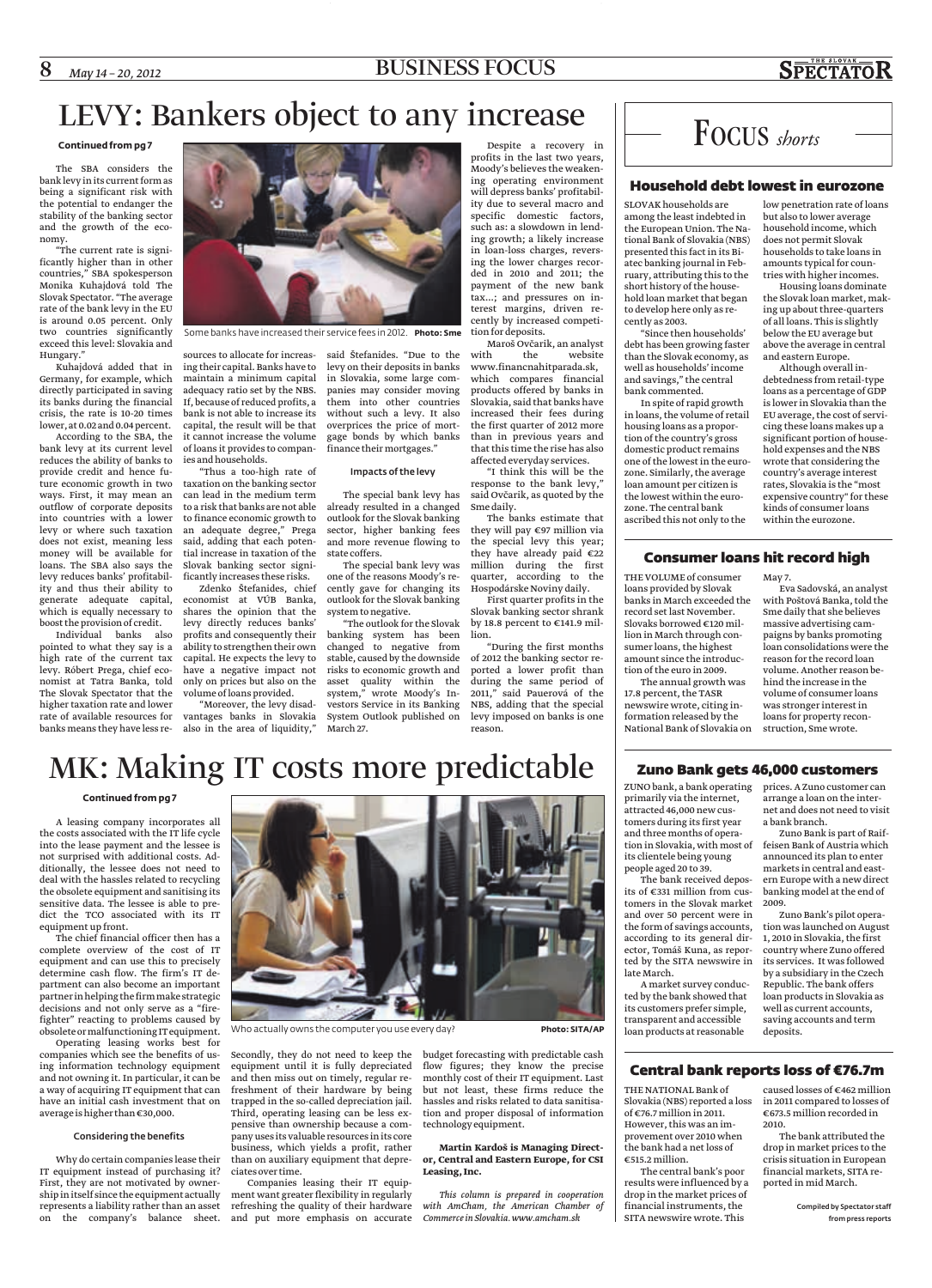## $S\overline{\text{PECTATOR}}$

## BUSINESS / NEWS *May 14 – 20, 2012* 9

# EDU: Seeking better technical schooling

### **Continued from pg 1**

"Economics, technolog and employers change ver fast in a knowledge econom so we need to prepare ever graduate for the labour maket also in terms of univers. skills - the skill to learn an adjust to changes, to communicate, analyse, and wor with information and data education experts from th SGI commented in a news re lease discussing the cabinet programme statement.

### A new system of financing?

Another widely discussed issue which covers a large part of the government's programme statement is financing of regional schools at the primary and secondary levels. The cabinet states that it want to clearly define the competencies of regional governments and the state government in the education sector and gradually introduce a model basing financing on the quality of classes rather than on the number of students enrolled. It also wants to motivate the business sector to participate in financing schools, particularly those that prepare students for future vocations.

Čaplovič provoked a strong reaction when he stated that public finances flowing to vocational schools and gymnasiums should depend on the ability of their graduates to find jobs, advancing the logic that if graduates of a certain gymnasium fail to find jobs after graduating it proves that "the gymnasium prepared its students very poorly", as quoted by the Sme daily. A vocational school or gymnasium in Slovakia provides three to four years of education beginning at age 15.

These schools would get less government funding if

**RELIGIOUS SERVICES ENGLISH LANGUAGE WORSHIP Bratislava International Church** Sundays, 9:30 at historic Small Lutheran Church (Malý evanjelický kostol) in central Bratislava (near Hodzovo namestie); on Lycejna at intersection with Panenska 26/28. Children's Sunday School provided. **Everyone Welcome.** Information at 02-5443-3263 Web Site: www.bratislavainternationalchurch.org

**REAL ESTATE**

**APARTMENTS and HOUSES for rent:**  $\triangle$ 2-4-room apartment - city center, Bôrik, Ružinov, Nivy….. -4-room high-end apartment with terrace, A/C, close to presidential palace -family house in Kramáre – 5 large rooms, 2 bathrooms, terrace,

**www.madison.sk, 0905 - 659156, madison@nextra.sk**

**CLASSIFIEDS** 

garden…

| 3Y<br>ry<br>ry<br>ry<br>r- |  |
|----------------------------|--|
|                            |  |
| al                         |  |
| ıd                         |  |
| u-                         |  |
|                            |  |
| rk<br>',"                  |  |
| ıe                         |  |
|                            |  |
| e-<br>:'s                  |  |
|                            |  |
|                            |  |
|                            |  |
| ŗ                          |  |

There are few details about plans for Roma students. **Photo: Sme**

graduates were to remain un-ied for. employed or were to find employment in a specialisation other than what they studied, the Sme daily wrote, such as when a trained hairdresser works as a sales clerk.

Sme reported that administrators of gymnasiums rejected this logic and claimed it is not their fault if graduates fail to find what the minister had called "an adequate job" after finishing school. The SGI commented that it is a useless and harmful approach to follow this logic, writing that it is more important to be able to get any kind of job right now and that will apply as well in the more distant future.

"The minister [as a historian] doesn't have a background in the policies of education and science," states the SGI news release.

Slovak Democratic and Christian Union (SDKÚ) MP Miroslav Beblavý told The Slovak Spectator that school financing could be tied in some way to the ability of graduates to find jobs comparable to their levels of education but said he did not agree that a graduate must

**1. Prices of classified ads**  *(according to no. of words)* ● Up to 20 words - **€ 10** ● Up to 50 words - **€ 20** ● Up to 70 words - **€ 30** ● Up to 100 words - **€ 40** ● Up to 150 words - **€ 60 Additional options**

● Logo or picture insertion **+ € 7** ● Bold or capital bold letters**+ € 0.3/word** ● Box **+ € 3** ● Box with shading **+ € 7**

**1/48 page** (43 x 44 mm) **€** 25 **1/24 page** (43 x 92 mm) **€** 50 or (91 x 43 mm) **€** 50 **1/12 page** (91 x 92 mm) **€** 100

**2. Prices for business classified ads (according to size):**

 $• 3x - 10x$ 

SP12041/15

SP12005/019

**Frequency discounts:**<br>3x - 10x 5%<br>11x - 19x 7,5%

● 11x - 19x 7,5% ● 20x and more 15%

**NOTE:** *Prices do not include value added tax (VAT 20%)!*

some proportion of their find the exact job they stud-

"If a university graduate serves coffee it is a problem; but I don't mind at all if a sociologist works in an advertising agency," Beblavý told The Slovak Spectator.

### Little mention of Roma education

Better education for children from socially-excluded communities, primarily Roma settlements in parts of eastern Slovakia, is one of the most difficult challenges facing the education system but the government programme statement devotes little attention to the problem, according to the SGI.

"Ignoring this topic means wasting the human potential of a significant part of Slovakia's population and it could put pressure on the social system in the future," SGI wrote.

The only mention of education of Roma or young people from other sociallyexcluded communities is a pledge "to reconsider the possibility of establishing boarding schools on a voluntary basis for children from a marginalised environment". When asked for more specific information in this area, the Education Ministry's spokesman said the ministry was not willing to provide partial details at this point.

### Spotlight on technical studies

The new minister made it very clear that vocational schools and schools specialising in technical subjects will have priority during his term because companies, including those of foreign investors in Slovakia, might soon lack qualified labour, a point made by many companies. This emphasis is reflected in the minister's plan to re-introduce mathematics as a compulsory subject that is tested as part of the schoolleaving exam at the second-

ary level for all students. The minister has also said he wants to limit the number of students at general gymnasiums and grammar schools, saying they too often produce graduates in humanities and social sciences who have more difficulty finding employment.

Čaplovič told the TASR newswire that he wants to permit students to enter a gymnasium only if they have an average grade of 1.5 or higher at primary school; others will have to choose from among specialised schools, adding that many countries such as Germany follow a similar approach. The minister also announced that he wants to limit the number of students entering grammar schools (which offer eight years of non-vocational education beginning at age 11) to five percent of the population in any particular year. The programme statement promises to "get realistic" in the number of students accepted at gymnasiums by using "financial tools and qualitative criteria in the admission process".

Beblavý spoke against the idea, stating that Slovakia has one of the lowest numbers of gymnasium graduatesin Europe.

"Specialised schooling needs a change since it is much more expensive than gymnasiums and yet it produces many unemployed," the MP said. "The reform of specialised schooling should be a priority."

Beata Briestenská, the leader of a project sponsored by the American Chamber of Commerce in Slovakia called 2012: Year of Education, told The Slovak Spectator that applying the 1.5 grade point average and the "five percent of the population" criteria for admission to grammar schools would be improper because both are based solely on quantitativemeasures.

"We definitely need to reintroduce entrance exams in maths, [the Slovak] language and foreign language for high schools," she stated.

The minister's plan to reintroduce mathematics in the school-leaving exam is a good idea, Briestenská said, while adding "it should be graded on two levels: on a higher level for those who go on to study science and engineering and at a lower level for those who go on to study other subjects at universities".

*More information about the government's plans for the education sector will be covered in next week's Business Focus section on human resources.*

# PLAN: Race to cut the budget deficit

## **Continued from pg 1**

Slovakia must cut the state budget deficit to below 3 percent of the country's GDP in 2013 in order to satisfy EU rules. It is a task that even the opposition acknowledges will be difficult.

### Hitting deficit goals

"We are at a crossroads and the government of Robert Fico will not be able to do anything because it will not have the money," said former finance minister Ivan Mikloš, now an MP for the Slovak Democratic and Christian Union (SDKÚ), adding that there will not be record economic growth, nor will indebtedness or high deficits be permitted.

Prime Minister Robert Fico earlier emphasised that fiscal consolidation will not take place at the expense of poorer citizens, while confirming that he intended to end the 19-percent flat tax on personal and corporate income (the VAT rate, the third element in the original flat tax scheme, was increased from 19 to 20 percent in January last year). Mikloš on May 4 described this as an unfortunate move with the potential to harm Slovakia's international competitiveness.

Fico responded that if income taxes were not hiked the only alternative would be to increase excise and property taxes or VAT, adding that the state could not squeeze excise taxes on tobacco and alcohol more since "even the unborn children will have to drink and smoke", the SITA newswire reported.

Meanwhile, Finance Minister Peter Kažimír confirmed on May 3 that the state will not, for now, include a tax on inheritance in its consolidation package, despite his and Fico's own earlier suggestions to the contrary. A previous tax on inheritance was cancelled in 2004.

### Programme details

The programme statement as it now stands includes: a minimum pension level for retirees; mergers of certain regulatory bodies; dissolution of the National Property Fund (FNM), the state privatisation agency which holds shares in many state-owned and private enterprises; no privatisation of state-run or other public hospitals; changes in how public health insurers operate; support for the development of air transport; the creation of a government real estate agency; and the entry of private capital into the construction of public housing.

Reactions from business

Parliament is not the only setting where the government programme is being scrutinised. Róbert Kičina, the executive director of the Business Alliance of Slovakia (PAS), said that the programme has many positive elements, especially those aimed at improving the business environment.

"On the other hand, I view some of the measures as risky since these contradict the above commitment; for example, through introducing progressive taxation on firms, increasing the bank levy or increasing state subsidies for particular businesses," Kičina told The Slovak Spectator, adding that the quality of the programme will depend on which specific measures prevail in the upcoming

work of the government. Unfortunately, he said, emphasis is being laid on the revenue side of the budget, which means a higher tax burden for either firms or individuals. He added that he had expected a greater willingness to cut government spending.

Regarding the imminent demise of the flat tax, Kičina said that taxes are one of the key parameters used by investors to make investment decisions. He noted that while the introduction of progressive taxation on corporate income would not mean that tax rates would double, he said that for larger firms it would still have a negative impact by transferring more money to the state. He added that in most European Union countries companies pay taxes only at a single tax rate on their profits.

Kičina noted that since independence in 1993 Slovakia has not had progressive taxation of corporate profits. The original corporate tax rate was set at 40 percent, and this gradually dropped to 19 percent over time. But he stressed that there had always been one rate, regardless of the volume of profits.

Kičina said he regards the government's effort to scrutinise the operation and effectiveness of regulatory offices as a positive approach, assuming the state merges certain regulatory bodies based on serious analysis.

The business alliance would also welcome more effective law enforcement in Slovakia, with Kičina stating that "all businesses in Slovakia would welcome such a development since today enforcement of the law is very low, something which has been harming Slovakia".

**Radka Minarechová contributed to this report**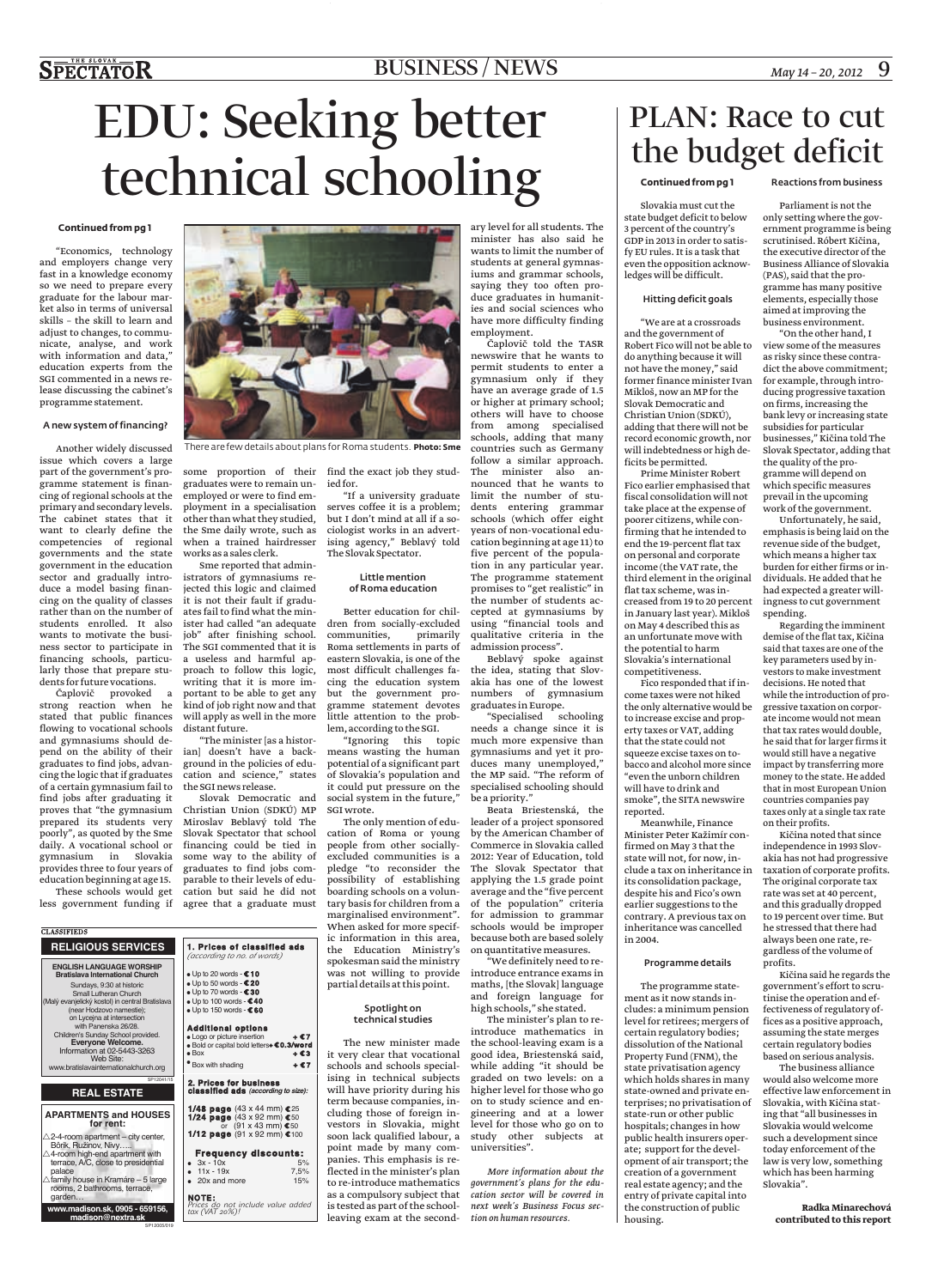## Rare Mednyánszkys return home

A COLLECTION of 140 works by painter Ladislav (or László, in Hungarian) Mednyánszky, one of the most sought-after Slovakborn artists – individual works of his have attracted the highest prices of any Slovak artist at auction – is currently being exhibited at Bratislava's SOGA auction house prior to being auctioned on May 29.

Július Barczi, curator of the exhibition Mednyánszky from the Private Collection of Leo Ringwald, told the Hospodárske Noviny daily that the exhibition has drawn a lot of foreign attention and that its assessed value exceeds  $\epsilon$ 1 million. The most valuable paintings, like Spútaný (Chained) or Stromy pri rieke v zime (Trees near River in Winter), are valued at €50,000 to €55,000.

"It would be best if the collection was preserved as a whole; if someone bought it as a whole," Barczi said. "But this will probably not happen, unfortunately, as even the Slovak National Gallery (SNG) – where it should logically end up – does not have the resources to buy it whole."

The works exhibited include, for instance, Mednyánszky's paintings from the era of symbolism,

but also works focused on death, new life and inspired by theosophy and alternative religions of the artist's era.

Although born in the Slovak municipality of Beckov, then part of the Habsburg Empire, Mednyánszky (1852-1919) spent long spells in Paris, Vienna, Rome and Budapest. The paintings from this collection, put together by Ringwald, who was his lawyer, were originally located in Trenčín. However, the Ringwald family was forced as a result of politics to leave Slovakia and settled in Great Britain.

"The collection is still very mysterious, although we have studied it for several months," Barczi said. According to him, there was communication between the Ringwald family and the SNG – SNG employees contacted his son Richard in the 1970s, wishing to exhibit and even buy the collection from him but the project failed. Although Leo Ringwald died 44 years ago, the full collection surfaced only three years ago. Part of it was bought by collectors from Hungary who have now offered it for exhibition and auction in Slovakia, as it originated here.

Thus, at least for now, Mednyánszky has returned home.

## Košice City Day is a great success

THE TRADITIONAL City Day celebrations held in Košice actually lasted a full week this year. The most important event commemorated the 700th anniversary of the Battle of Rozhanovce on June 15, 1312, in which the troops of King Charles I of Hungary defeated the supporters of Palatine Amade Aba, a Hungarian oligarch who then ruled the city of Kassa, now called Košice.

"Each year this event has a specific orientation and after last year's focus on the Ice Hockey World Championship, it was this historical anniversary this year," said the mayor of Košice, Richard Raši, as quoted by the TASR newswire.

Andrea Horváthová from the City Council also told the media that the city is looking forward to next year when Košice will be one of two

Košice City Day ran from April 30 to May 8 and included the traditional craft market, laying the foundation stone for an Olympic monument, city tours, free admission to local museums, Retro 2012 – the 10th year in which vintage autos were on show – and much more.

Košice also celebrated Europe Day with presentations by schools and cultural associations. Europe Day is an annual celebration of peace and unity in Europe but surprisingly there are two separate designations: the Council of Europe celebrates the day on May 5 but the European Union celebrates it on May 9.

A very interesting part of the week's activities was the renewal of a tradition called Košice Venice in which people row around a small lake on home-made watercraft. The opening of the Children's Railway in the Čermeľ station on the outskirts of Košice started the week off on a high note and the Katka steam engine, celebrating 128 years, took families for a short ride. The train ride was so attractive – including a fake attack by bandits – that not everyone who wanted to ride could be accommodated.

European Capitals of Culture. now and it will serve adults "I would like to thank all those who contributed and supported our association in the effort to revive the operation of this small railway. Katka is in good condition as well as children. I believe that we will make the Children's Railway a popular place and it will bring fame to the whole region, not only the city," Ľubomír Lehotský of the Košice Children's Railway said, as quoted by the SITA newswire.

> Mayor Raši gave awards to residents for their contributions to the city during the event. There was also a competition between rock and pop bands called Rokoko and a cooking contest to find the best goulash in Košice.

> > Compiled by Spectator staff

# Barbizon art now at GMB

## **BY ZUZANA VILIKOVSKÁ** Spectator staff

BARBIZON is a small town near Paris which attracted and inspired many noteworthy painters in the 19th century. The exhibition Nebo nad hlavou - Umelci Barbizonu (Under the Open Sky - The Barbizon Painters) brings many of their works of art to Slovakia for the first time. They are currently being exhibited at Bratislava's City Gallery (GMB) in the Mirbach Palace.

The GMB news release states boldly that "European art history of the 19th and 20th centuries would be unthinkable without the Barbizon painters". According to the release, the Barbizon artists created a new style of landscape painting that reflected the individual impressions of the artists without veering totally into realism.

The exhibition of 54 paintings was lent to the GMB by the Liberec Regional Art Gallery in the Czech Republic. According to Jan Randáček of the gallery, this is the largest collection of French landscape paintings ever sent to another gallery. It comprises works of renowned artists such as Eugén Boudin, Paul Vernon, Rousseau, Narcisso Virgilio Diaz de la Peňa and was assembled from the private collection of Baron Heinrich von Liebieg, an influential nobleman and entrepreneur, who eventually bequeathed them to the town of Liberec.

Zuzana Štěpanovičová of the Regional Art Gallery in Liberec and the GMB's Zsófia Kiss-Szemán are co-curators of the exhibition. Kiss-Szemán dates the artworks to the middle and second half of the 19th century, telling The Slovak Spectator that for these artists, the decision to leave Paris and move to rural Barbizon was an issue more of life-



Landscape with a Small Lake by Narcisso Virgilio Diaz de la Peňa. **Photo: Courtesy of GMB**

style than artistic inspiration. Many of the painters stayed from time to time at an inn that offered more than mere shelter. In bad weather, the artists painted the inn's interior walls in a kind of early graffiti. Later, the painters also pressed local authorities to make the nearby woods at Fontainebleau a nature preserve, thus becoming early environmental advocates.

Štěpanovičová told a press conference that the Barbizon artists quickly received acclaim from the art centres in Vienna and Budapest. The collection also includes later landscapes by Czech, German and Austrian painters who were inspired by the Barbizon artists and their style, which has been labelled mood-impressionism.

Štěpanovičová explained that the Barbizon artists shifted the then-fashionable Romantic Movement to a new genre that emphasised "plain and ordinary" themes and the elements of light as well as nature's changing seasons. These same elements were later markedly (and famously) developed further in impressionism.

Ladislav Mednyánszky, a native of Beckov, is the bestknown Slovak artist inspired by the Barbizon group and visited Barbizon and later lived and painted in Paris and Vienna. Twenty-five of his paintings in the Barbizon style are included in the current GMB<br>exhibition. Mednyánszky's Mednyánszky's paintings come from the Slovak National Gallery, the GMB and private collections. Many are landscapes of the French coast or countryside. Though



Mednyánszky's Study of an Autumn Forest, circa 1880. **Photo: Courtesy of GMB**

Mednyánszky developed his style later than the original Barbizon artists, he added his own contribution to what has become known as the Barbizon style.

Guillaume Robert, the cultural attaché of the French Embassy in Bratislava, said that even though the Barbizon artists might exist somewhat in the shadow of the later, better known, impressionists, they nonetheless exerted a great influence on the more famous group. He added that he thought the exhibition – supported by the French Embassy – well-balanced the emphasis usually given to more contemporary artists and their works.

The Barbizon artists definitely broke new ground, Kiss-Szemán said, adding that "these artists were among the first to abandon studios and go into nature and faithfully depict the play of light and shadow in nature".

The exhibition can be viewed in the Mirbach Palace in Františkánske Square until June 17 except for Mondays. More information can be found at www.gmb.sk/en.

# Finding the best café in Bratislava

A COMPETITION called Kaviareňmesta(Café of the City) 6th year in Bratislava. There will The Slovak Spectator. "We also be a concurrent competi-knocked on the doors of the 20 tion in Košice this year for the first time. The finalists consist ber of nominations and asked if of 16 cafés in Bratislava and sev-they would be willing to partien in Košice which are seeking cipate. Of those, 16 were selecthe honour of displaying the ted to compete for the bronze Bronze Coffee Bean statuette.

The decision on the winning cafes in the two cities will be based on walk-in customers as well as experts from Slovakia's (Inštitút kvality kávy).

According to contest rules, each venue must have been open for at least 12 consecutive months and must serve at least three types of coffee. The cafés were nominated by coffee experts, coffee importers and city officials.

got underway on May 3 for the ordinator Denisa Priadková told atmosphere that impressed were nominated," event cocafés that had the largest numstatuette."

Coffee Quality Institute The list of participating cafes is From May 3 to May 31, coffeehouse denizens are invited to vote on their favourite café and offer their reasons why. at the www.skvelakava.sk website in the 'kaviarne' section.

Priadková told The Slovak Spectator that unfortunately "the information is only in Slovak this year". Customers are encouraged to taste the cof-

"In the beginning, 90 cafés whether it was the coffee itself, the service, the pastries or the them themost.

> "Experts, bartenders, people from hotel academies, coffee gourmets and others will go secretly and evaluate the quality of the establishments fee in Bratislava is not found in from their point of view," Priadková explained. "Sometimes these opinions can go in totally opposite directions," she added, while noting that one quarter of the competing cafés are owned by foreigners. "Mostly it is Italians, who – contrary to what one would expect – don't serve their own coffee but rather a good Slovak espresso," she stated.

fee and food and also specify as well as tea, chocolate, An extension of the project was called Deli Week and it dealt with fancy types of coffee

waffles, cupcakes, and muffins that were all offered to patrons without charge. Those competitions took place from May 9 to 12 in Bratislava and from May 2 to May 4in Košice.

"It is funny," Priadková said, "but some of the best cofcafés but in other venues such as a small Italian food shop or a casino or a bookstore. The aim of our event is to educate the public about what makes a good coffee so they can demand that cafés improve their quality."

More information, including recipes, can be found in the Crema de la Creme publication offered for free at the competing cafés as well as on the www.skvelakava.sk webpage.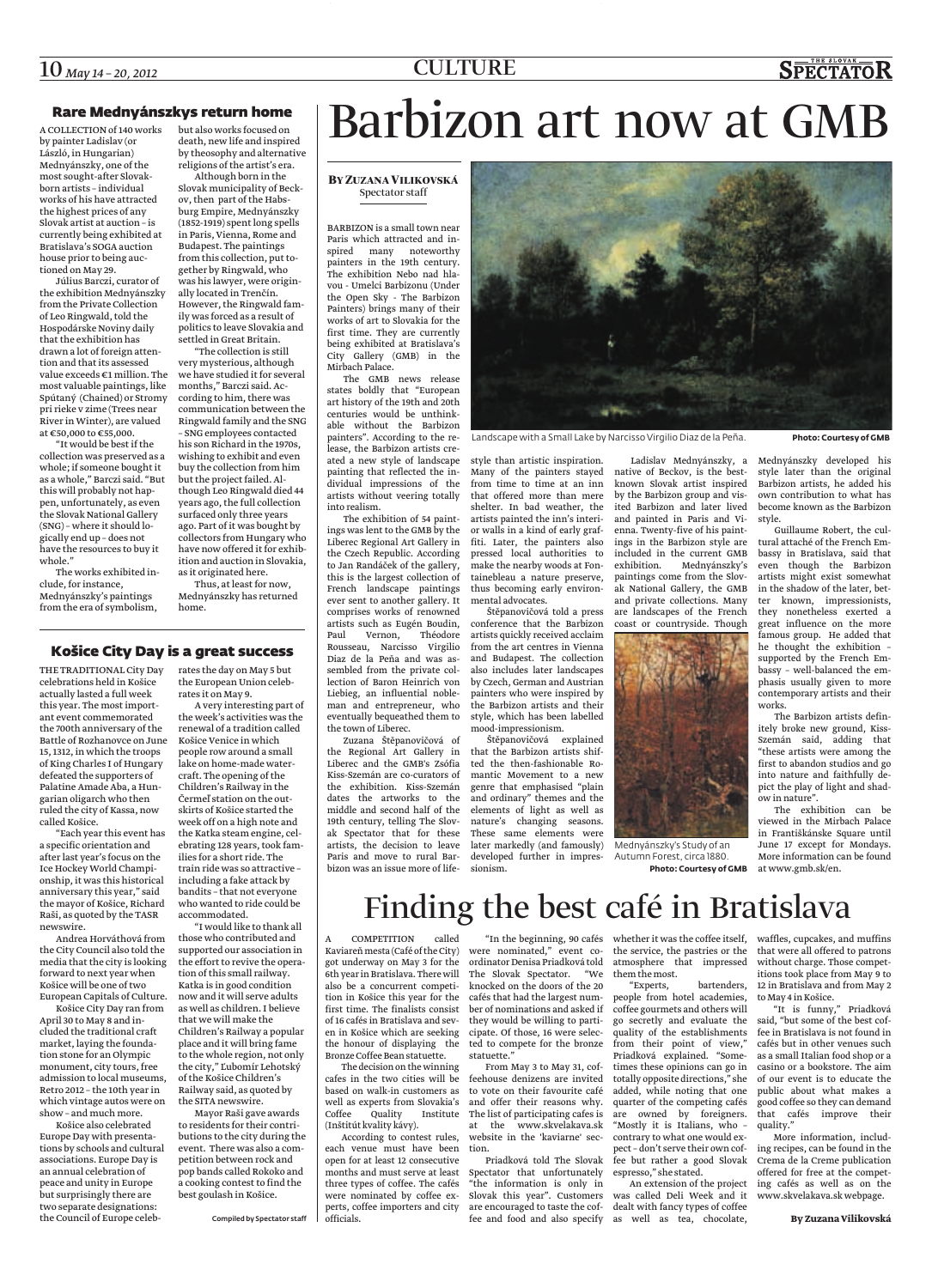# The Tatras' 'mountain eyes'



IN THIS nice postcard from if high and low sea tides were 1906 we see the end of Malá Studená dolina (Small Cold Valley) and, behind the posing hiker, one of the five Spiš mountain lakes (Spišské the Téry cabin in

the lower left corner. There are about 160 lakes of glacial origin in the High

Tatras and they have been claiming to foreign researchcalled "pleso", or mountain eye, from the earliest times. It is interesting to note that the lakes were also called "sea eyes" as there was a widespread belief that the lake water originated in the Baltic Sea, travelling through various underground rifts to the mountains of Slovakia.

Several documents show that it was not just common people who believed the theory. In 1751, a scientific expedition visited the Tatra lakes and waited two days near Pribylinské pleso to see ethnic group living in the

manifested in the water of the pleso.

plesá) as well as the roof of in an effort to make money, and the old flotsam ended up Residents of some villages at the foot of the Tatras helped to spread this theory

> ers that one could see the surface of wonderful lakes at enormous depths through clefts in the peaks. Another widespread rumour was that remains of shipwrecked boats from the Baltic Sea were found in the lakes.

**HISTORY TALKS** 

Professor Juraj Bohuš from Kežmarok wrote in one of his studies that he had found pieces of wood floating on various lakes that were decorated with the Swedish Kingdom's coat of arms. Enterprising Gorals, a distinct

Tatras, even took pieces of old wood to King Stanislaw August of Poland and presented them as remains from a wrecked ship. They were well-rewarded by the king in the scientific col-

lections of Warsaw Castle.

This postcard also shows Prostredný hrot, also called Stredohrot, (Middle Spike) impressively looming over the pleso, which was

first mentioned in 1412. Two mountain climbers, Schwarz and Téry, ascended

its peak on August 11, 1876. The first climb to the peak in snow was on April 2, 1904 and the members of the expedition were Karol Jordán, J. Lackner and József Szelke. Jordán was subsequently one of the most important personalities in developing mountaineering in the High Tatras.

**By Branislav Chovan**

## New Drama – also in English

THE 2012 NOVÁ dráma (New for the Viewers' Prize and the Class by Tadeusz Slobodzi-Drama) festival is a competition of contemporary theatre that will return to Bratislava for the eighth consecutive year, from May 14 to May 19. "Afterwards, it will travel to other Slovak cities like Košice, Nitra, Prešov and Žilina," festival head Vladislava Fekete told the TASR newswire.

To qualify for the competition, theatres' stagings of dramas cannot have premiered earlier than 2011 fer anthologies of contemand the pieces cannot be older than from 2000.

Experts chose 10 out total of 40 Slovak and world theatre pieces to vie for three prizes, including the Grand Prix Nová drama, which will be chosen by an international jury. Audience members will also be able to cast their votes Bratislava Viewers' Prize. The main competition will take place in seven

theatres in Bratislava. The accompanying programme includes theatre workshops, an exhibition of Polish theatre photographs, readings, lectures, discussions and a translation workshop.

Each year, the festival focuses on one issue or one country, and this time Focus Poľsko (Focus Poland) will ofporary Polish dramas, readings from Polish plays, a lec-Our Class, in Polish, will also ture by Polish theatrologist have Slovak subtitles. More Justyna Jaworska and two information – some in English legendary Polish theatre companies: Ad Spectatores from Wroclaw, with the documentary performance 9 rekonštrukcia; and Teatr na Woli from Warsaw, with Our

anek.

"The idea of the festival is to support the creation of new pieces by young, modern playwrights," said actress Zuzana Kronerová, the honorary head of the festival, to TASR. "I am sure that mainly for young audiences, they can touch them more – and more pressingly than the classics, which are, of course, fantastic too."

All pieces are presented with English subtitles, Lucia Čarnecká of the festival informed The Slovak Spectator. – can be found at the www.theatre.sk website, in the section Projects and Services, Nová drama (New Drama) festival.

**By Zuzana Vilikovská**

## WesternSLOVAKIA

## **Bratislava**

**E** CIRCUS: Cirkul'art 2012 - The "Festival of New Circus" returns with another successful international show combining theatre and modern circus art. The festival comprises various circus and theatre genres performed by artists from 17 countries, along with workshops, training sessions, theatre, puppet-theatre and street events.

Starts:May 18-20,(20:00on Friday); Medická záhrada/ MedicalGarden, betweenAmerické Square, Špitálska and 29. Augusta Streets. Admission: free to €17. Tel: 02/5293-3321; www.ticketportal.sk; www. cirkulart.sk.

## **Bratislava**

**MUSEUM/GALLERY:** Noc múzeí a galérií / The Night of Museums and Galleries – This annual event, part of the European Night of Museums, opens many museums in Bratislava and other cities, as well as several castles, until midnight. Entrance is free or a symbolic amount.

Starts: May 19, 10:00- 24:00; various sites. Admission €1.50 (in Bratislava). More info: www.muzeum.sk/ nocmuzeiagalerii.

## **Bratislava**

**LIVE MUSIC:** Chanson Aboard a Boat – The Voilá band and songstress Zdenka Trval-cová make music that combines the French-style songs (inspired by Edith Piaf, Lucienne Delyle, and

others), jazz, retro and Klezmer. Starts: May 15, 19:00; Loď Café / Divadlo v podpalubí, Tyršovo embankment. Admission: €7. Tel: 0903/449-650; www.adylod.sk.

## **Bratislava**

 $\blacksquare$  DANCE: The Best of Elledanse (elledanse): Score (Boris Nahalka) – The elledanse dance school and theatre premieres Score, a piece about free-style dancing, competition,and rules which are not certain. A group of peopleis connected through a common goal, but the whole has a different start, course and score with individual team

Starts: May 19, 20:00; Dom T&D (T&D House), Miletičova 17/B. Admission: €4-€6. Tel:



THE **KOŠICE**-based Divadlo Cassia offers the successful Slovak **rock musical Matúš Čák Trenčiansky**, written by Ľubo Horňák and Dodo Gombár, and directed by Peter Weinciller. The work, inspired by the turbulent life of the famous Great-Hungarian nobleman Matúš Čák, is playing on May 18 and 19 at 19:00 in the theatre at Masarykova 2. Tickets cost €5-€7 and can be bought either through www.ticketportal.sk or through<br>www.divadlocassia.sk. **Photo:Courtesy of Divadlo Cassia Photo: Courtesy of Divadlo Cassia** 

# EVENTS COUNTRYWIDE-



FOUR years after his last visit, US jazz legend **Al Jarreau** returns to Slovakia, to give a **concert** in the Majestic Music Club, at Karpatská 2 in **Bratislava**, on May 14. Jarreau started his musical career with George Duke, later performing on the Johnny Carson and Mike Douglas TV shows. His debut album We Got Boy won several awards and brought him fame worldwide. He received a Grammy not only for his jazz performances, but also in the category Pop and R'n'B. Tickets for the MMC event cost €35- €50 and can be purchased through www.eventim.sk; for more information see www.majestic.sk. **Photo: Sme - Vladimír Šimíček**

### **Bratislava**

**LIVE MUSIC/EXHIBITION:** Jerguš Oravec plays with Fragile and Erich "Boboš" Procházka – Young multi-instrumentalist Oravec will open an exhibition of artworks, comprising monumental paintings, graphic art and airbrush, by his father, Juraj Oravec. He will be accompanied by the a cappella band Fragile and harmonica player "Boboš"Procházka.

Starts: May 17, 18:00 (the exhibition runs until June 16); Dom umenia, SNP Square 12. Admission: free. Tel: 02/2047 -1217;www.nocka.sk.

## **Bratislava**

**EXHIBITION:** V čase / In Time - Two artists from Orava, painter Ignác Brezoňák (aka Igi Brezo) and sculptor Peter Kolčák, exhibit a selection of their works. Curator Bohumír Bachratý notes that both are relatives of famous painter Ignác Kolčák. While Brezo is an autodidact who has travelled to many countries worldwide, Peter Kolčák graduated from the academy in Banská Bystrica. Open: Mon-Fri 12:00-17:00

until June 1; Galéria SPP,



## CentralSLOVAKIA

**Žilina ART FESTIVAL: Artičoky /** Artichokes – Thisone-day festival of young artists focuses on creativity, joy of art and interest in culture. It offers young artists the chance to present their works to the wider public and to connect them for cooperation, response and interaction. During the day, fine arts will be presented, while in the evening, students' movies will be screened.

Starts: May 19, 15:00- 24:00; Stanica Žilina-Záriečie, Závodská cesta 3. Admission: voluntary. Tel: 041/5005-064; www.stanica.sk.

### **BanskáBystrica**

**DANCE:** Veselosti minulosti / The Merriments of the Past – This choreography by Milan Tomášik, to the music of Katarína Máliková, shows in its premierehow twoworlds, that of past dance and that of contemporary dance, are intertwined through the dynamics of spaceand thejoyof dance.

Starts: May 18, 19:00; Štúdio tanca, Komenského 12. Admission: €4-€6. Tel: 048/4146- 540;www. studiotanca.sk.

## EasternSLOVAKIA

## **NižnýHrušov**

l **SCYTHING CONTEST:** Zemplínska ostrá kosa / The Zemplín Sharp Scythe – The third year of this competition in traditional scything attracts reapers of both genders from all corners of Slovakia, including the Orava, Upper NitraandUpperHron regions.

Starts: May 19, 10:00; Nižný Hrušov, near Vranov nad Topľou. Admission: free.<br>Tel: 057/4493-200: www.  $057/4493 - 200$ ; www. niznyhrusov.sk.

**By ZuzanaVilikovská**



**Weather updates and forecasts from across Slovakia can be found at** www.spectator.sk/weather**.**



players. 0907/835–528;

www.elledanse.sk.